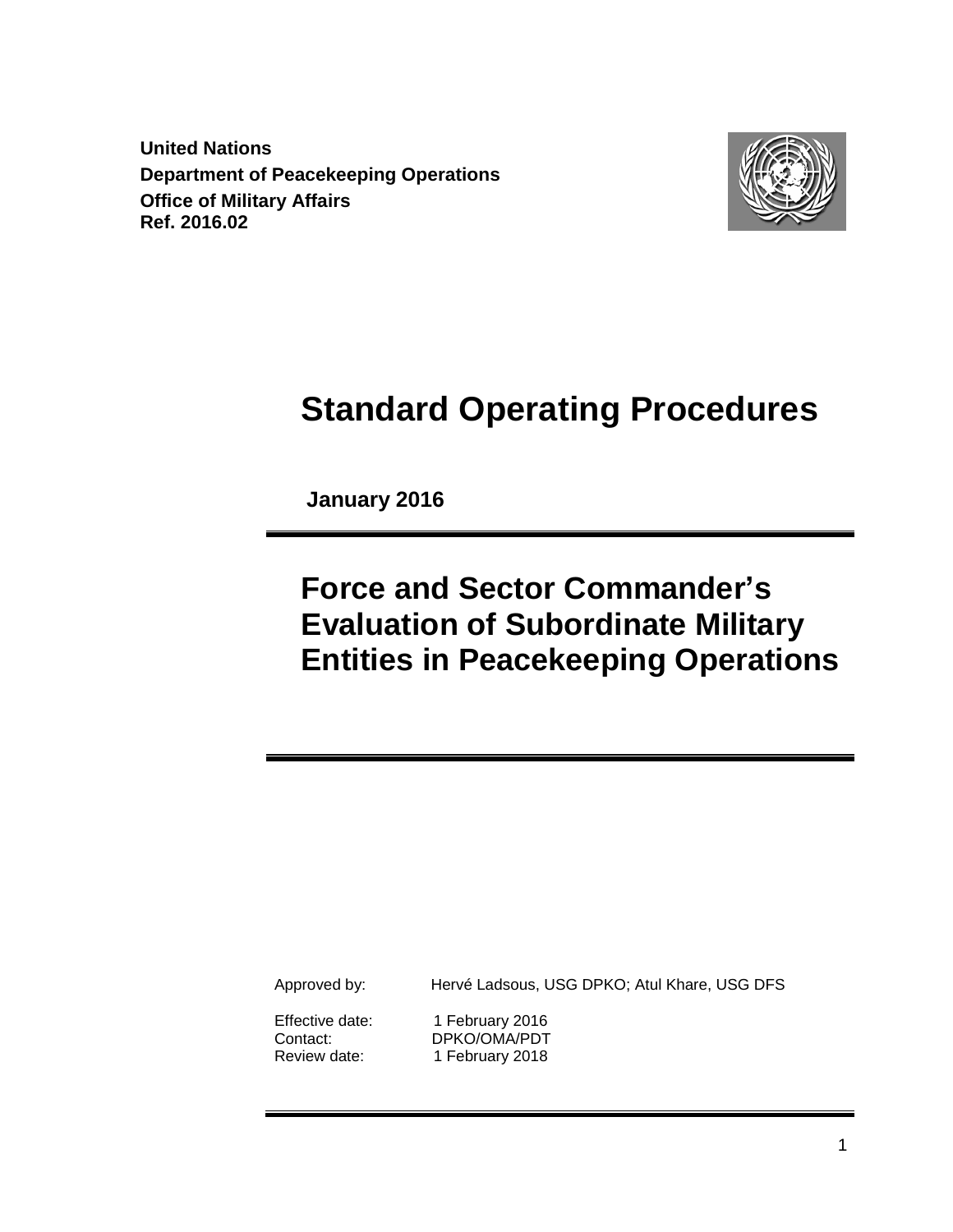## **DPKO/OMA SOP Force and Sector Commander's Evaluation of Subordinate Military Entities in Peacekeeping Operations**

**Contents: A. Purpose**

- **B. Scope**
- **C. Rationale**
- **D. Guidance**
- **E. Roles and Responsibilities**
- **F. Terms and Definitions**
- **G. References**
- **H. Monitoring and Compliance**
- **I. Contact**
- **J. History**

#### **ANNEXES**

- A. Evaluation Process
- B. Sector Headquarters Evaluation Checklist
- C. Subordinate Unit Evaluation Checklist

#### **A. PURPOSE**

**1.** This standard operating procedure (SOP) describes a process by which Force and Sector Commanders should monitor, evaluate and improve subordinate unit performance in UN peacekeeping operations.

#### **B. SCOPE**

- **2.** This evaluation process is designed to help Force and Sector Commanders identify and correct problems that affect subordinate unit performance. Subordinate units are evaluated by the Force and Sector Headquarters through a transparent process conducted in the spirit of cooperation and support. Remedial action for the evaluated units may include the provision of training, the application of directives and, if required, a unit capability review. This SOP is mandatory for all military entities in UN peacekeeping operations.
- **3.** This SOP is a framework document and applies to all military component units (Force Headquarters, Sector, Battalion, Company and independent military units) in UN peacekeeping operations. This SOP focuses on performance evaluation and does not include evaluation of Contingent-Owned Equipment (COE) (governed by the COE Manual) or UN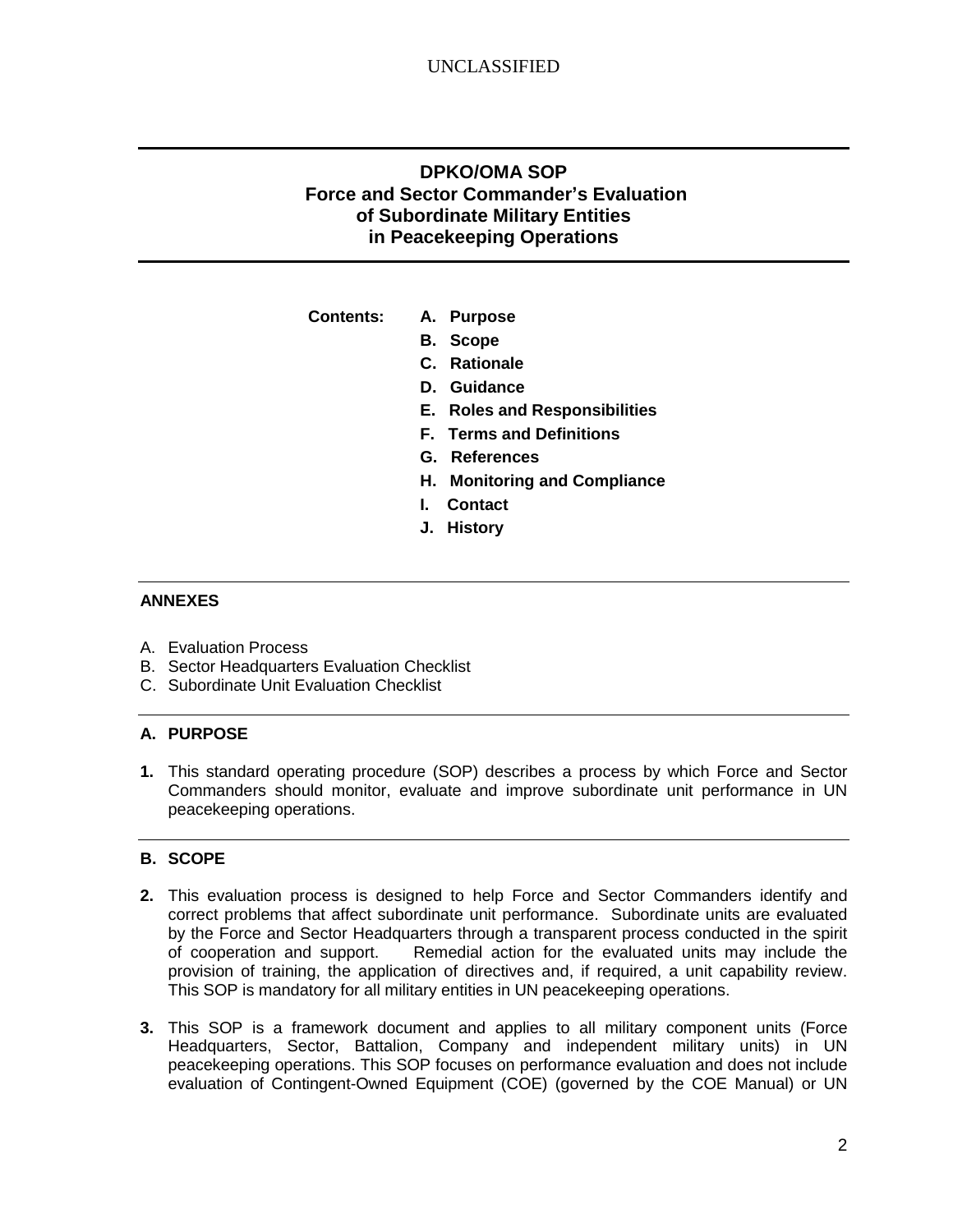Military Observers (see *Roles and Training Standards for UN Military Experts on Mission,* DPKO, 1 March 2009 and DPKO's UN Military Observers Handbook, 2<sup>nd</sup> draft, 2001.)

- **4.** This evaluation process involves a Force or Sector Headquarters team visiting each subordinate Force or Sector unit scheduled for evaluation, resulting in reported findings to the Force and Sector Commander and the evaluated unit commander (copy to the contingent commander). Any subsequent corrective action will be taken by the Force or Sector Commander and the evaluated unit, as appropriate, with the Office of the Military Adviser (OMA) at DPKO responsible for coordinating with TCCs to ensure that future deployed forces are better prepared.
- **5.** Force and Sector Headquarters evaluation visits under this SOP are conducted according to agreed pre-arranged schedules as determined by the Force or Sector Headquarters in close coordination with the subordinate unit. The procedures described herein provide Force and Sector Commanders an overall process and sample questions that can form the basis for evaluation of their subordinate units, according to the Force or Sector Commander's own specific guidance and directives.
- **6.** This SOP should be read in conjunction with DPKO/OMA Operational Readiness Assurance Guidelines.

#### **C. RATIONALE**

- **7.** UN peacekeeping increasingly involves complex mandates, asymmetric threats and multidimensional operations. These challenges, considered in light of each individual mandate, place great demands on the Force, which must execute its tasks under difficult circumstances. The conduct of military tasks requires close monitoring by the Force and Sector Commander, assisted by the Force and Sector Headquarters staff. Regular evaluation of subordinate units can proactively identify shortfalls and any necessary corrective action.
- **8.** Force and Sector Commanders, Force and Sector Headquarters staff and subordinate units will find this SOP useful in evaluating and improving military component performance in UN Missions. Force and Sector Commanders have the responsibility to know the capabilities, capacities and limits of the forces under their command. This SOP provides a process to further that aim.

#### **D. GUIDANCE**

#### **D.1. PERFORMANCE AND PRINCIPLES**

**9.** Sectors, Battalions, Companies and independent units are sometimes judged by subjective impressions of the Force's overall performance in a particular operation. Other impressions of performance may result from casual observation as opposed to objective evaluation. Casual observations do not reveal the totality of unit capability; something only possible by means of an in-depth evaluation. Force Commanders and the evaluated units can greatly benefit from a more structured, systematic approach to identifying problems (as well as strengths).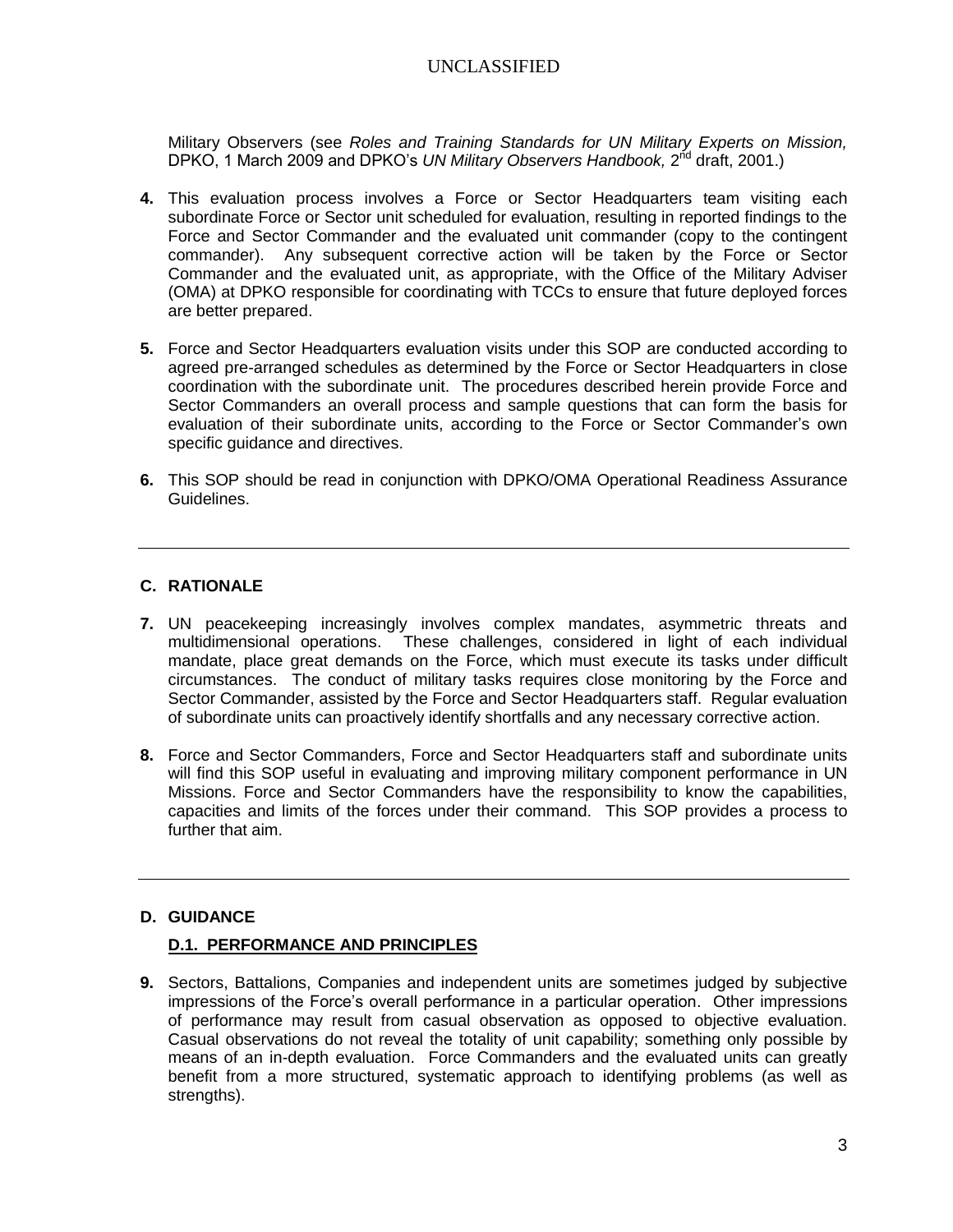- **10.** Subordinate unit performance evaluations should be guided by the following principles:
	- Honesty and transparency;
	- Cooperation between the Force Headquarters evaluation team and the evaluated unit;
	- Objective rather than subjective measures of success as listed in the enclosed annexes;
	- Regularly conducted evaluations;
	- Wide-ranging areas of examination.

### **D.2. EVALUATION ORGANISATION**

#### **11. Evaluation Process (See also Annex A)**

The process described in this SOP offers a framework for conducting structured, wellcoordinated subordinate unit evaluations. Force Commanders have full authority and freedom to alter this process to best suit their needs, and should heavily involve Sector Commanders in the evaluation of military entities under their command. Sector Commander evaluation of subordinate units does not remove the evaluation responsibility from the Force Commander, and evaluation reporting to OMA at DPKO must still be through the Force Headquarters. There are two types of Commander evaluations.

The initial Force or Sector Commander evaluation takes place two to three months after a unit's arrival in the Mission, and is primarily for internal Force use. This initial evaluation provides Force and Sector Commanders a quick assessment of an evaluated unit's manpower and fitness for purpose.

This SOP, however, focuses on the primary, more comprehensive and detailed evaluation that takes place at the Force or Sector Commander's discretion sometime during the evaluated unit's remaining nine or ten months in the Mission. Given the relatively short duration (twelve months) of a typical deployment, the emphasis in this evaluation process is on rectifying any issues for units coming to the Mission in the next deployment of replacement units.

A Force or Sector Commander's evaluation of subordinate units typically proceeds according to the following process:

- During the Contingent Commanders Conference, <sup>1</sup> the Force or Sector Commander describes the evaluation process and discusses the scheduling<sup>2</sup> of the initial or primary (more comprehensive) evaluation visits with subordinate military commanders, taking into consideration the different lengths of the various contingent deployments, and the organization/national composition of the different units.
- After the conference, a schedule of Force and Sector Headquarters evaluations is circulated to subordinate military units (copy to contingent commanders and Sector/Brigade Commanders) with a request to provide comments. The Force or Sector Commander may choose to conduct his evaluations in coordination/synchronization with COE evaluations, etc.

 $\overline{a}$ 

<sup>1</sup> See the UN Force Headquarters Handbook (November 2014), paragraphs 3.6.1 and 3.6.2, page 45.

<sup>2</sup> Ideally, each unit should be evaluated at least twice during its operational tour.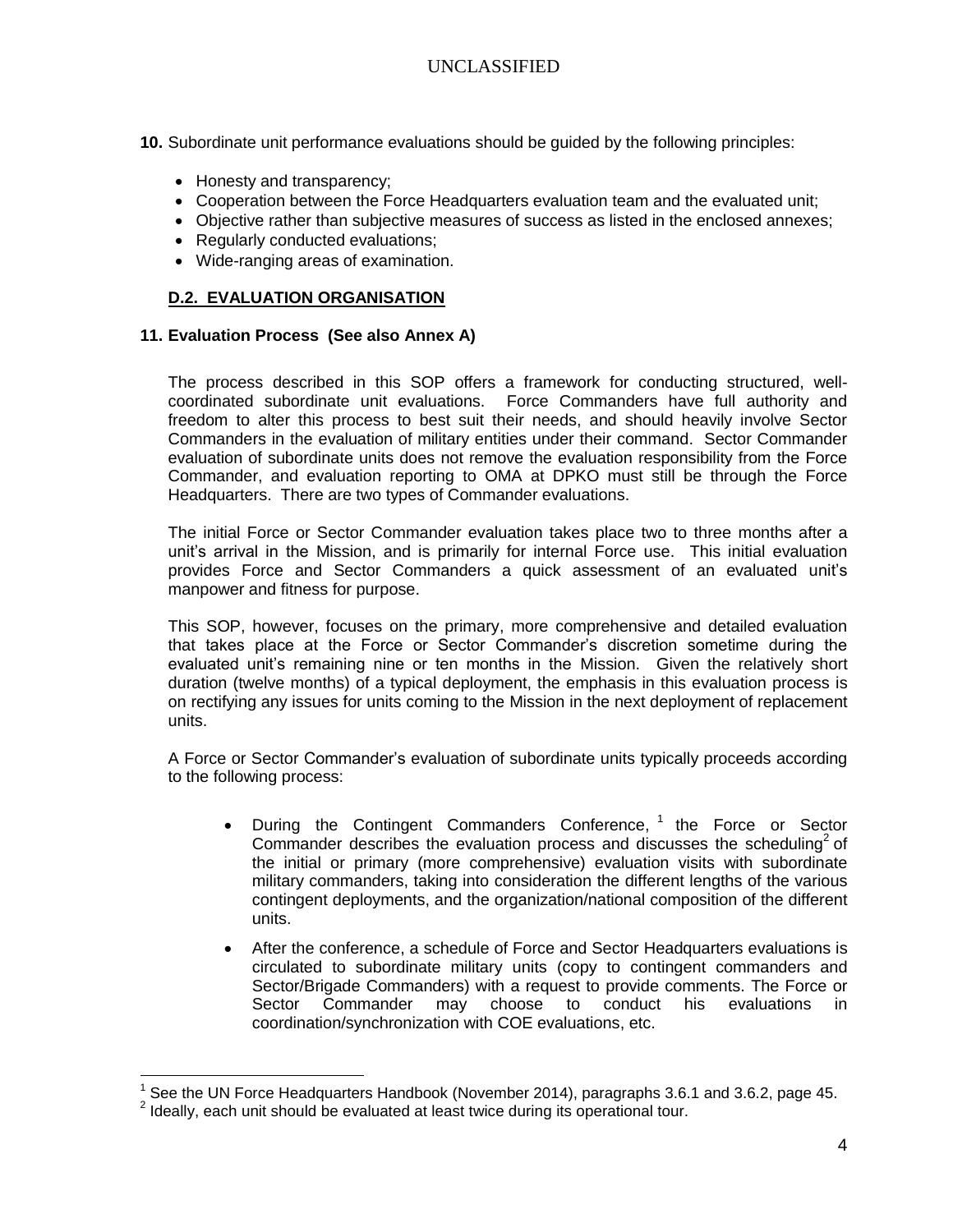- Before the agreed primary evaluation date, the Force or Sector Commander should request a pre-evaluation report from the subordinate military entities scheduled for the Force or Sector Commander's evaluation. The Force or Sector Commander may decide to develop a standardised format for these reports. The pre-evaluation report for primary evaluations produced by the subordinate military entities should include, but is not limited to, areas of concern and progress made since any previous evaluations.
- Before the Force or Sector Commander's initial or primary unit evaluation, an evaluation plan is developed.
- Before the Force or Sector Commander's evaluation, an evaluation directive is prepared by the evaluation team leader and signed by the Force or Sector Chief of Staff on behalf of the Force or Sector Commander. This directive includes the approved evaluation plan.
- Before the Force or Sector Commander's initial or primary evaluation, the evaluation team leader provides the subordinate unit commander a request for key documents that will be reviewed by the team before visiting the subordinate unit. Key documents include commander's guidance and directives, SOPs, plans, battle rhythms, etc. At the same time, the evaluation team leader starts the coordination of practical requirements for the visit. The evaluation team will follow the approved evaluation plan signed by the Force or Sector Chief of Staff. No evaluation plan changes should be introduced unless approved by the Force or Sector Headquarters.
- Upon completion of the Force or Sector Commander's evaluation, the evaluation team leader briefs the unit commander on the team's preliminary findings.
- Two weeks after the Force or Sector Commander's evaluation, an evaluation report is produced and forwarded to the evaluated unit through the chain of command.
- Two weeks after the Force or Sector Commander's evaluation report is received, the evaluated unit should develop an internal performance improvement plan and share it with Force or Sector Headquarters through the chain of command.
- Quarterly, the evaluated unit should provide the Force or Sector Commander, through the chain of command, an update on the unit's progress.

Annex B provides generic, sample evaluation questions including crosscutting topics such as Protection of Civilians, human rights, gender, etc. Depending on Mission-specific requirements and the particular contingents involved, Force Commanders have full authority and freedom to adjust the questions used during the evaluation of a Sector or other subordinate headquarters (for further guidance and suggestions, see DPKO's Force Headquarters Handbook). As with Annex B, Annex C provides sample questions that can be raised during an evaluation of other subordinate units. For further guidance and suggestions, see the UN Infantry Battalion Manual and the UN Military Unit Manuals (UNMUM) for greater detail on the employment, capabilities, tasks and organization of the various types of military units (including aviation and maritime). Each of the UNMUM contains separate chapters on training and evaluation that offer sample questions, including questions appropriate for the tactical level. If a Force Commander so desires, he/she may standardize the evaluation check-list for each type of contingent in the Mission.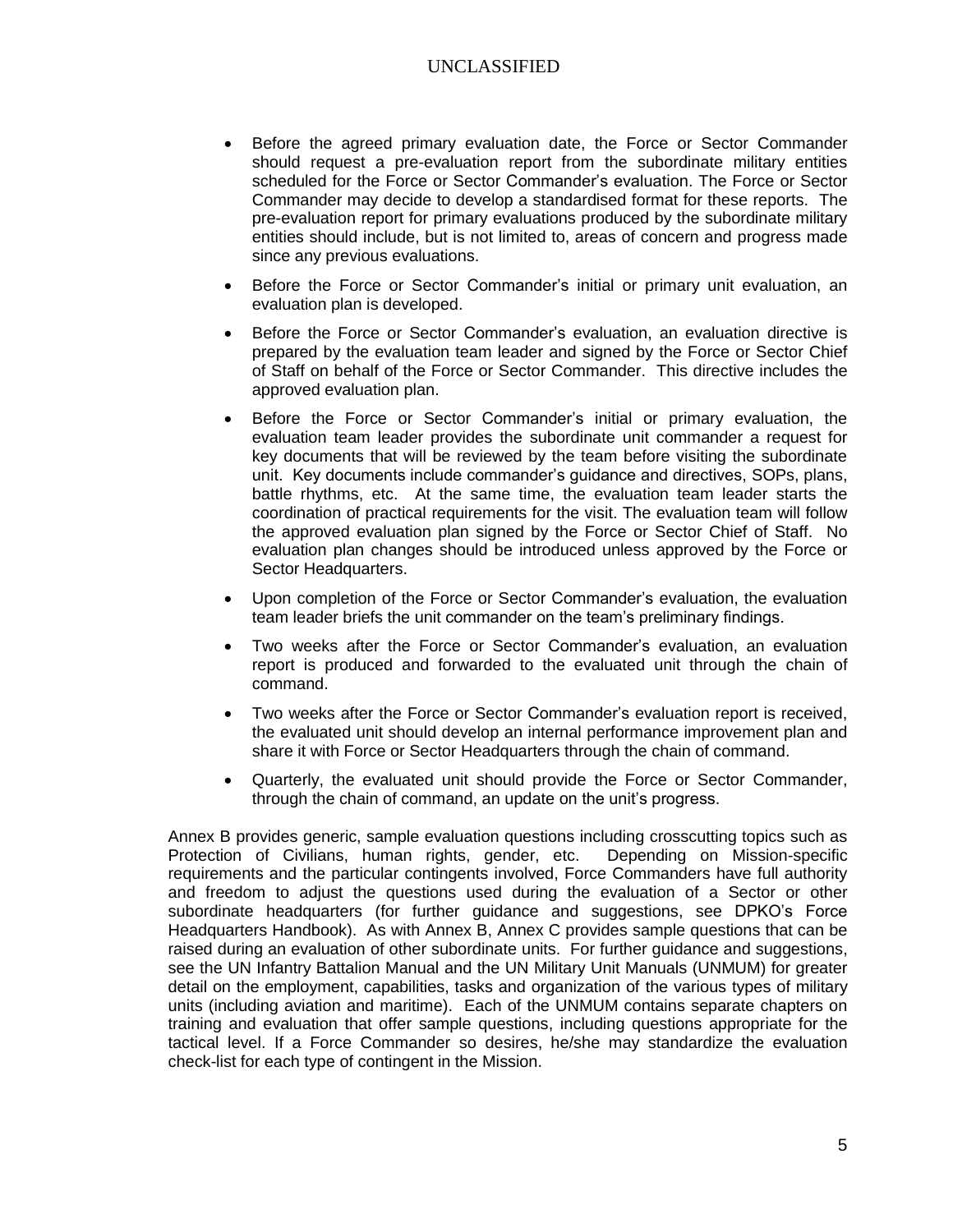#### **12. Evaluation Team Composition**

An evaluation team may vary in composition and size according to its tasks in the Force or Sector Commander's evaluation directive. The Force or Sector Commander defines an appropriate team based on the specific areas requiring evaluation. Depending on the areas being evaluated, the Force or Sector Commander may involve Sector, Force and Mission subject matter experts as part of the evaluation team. Such experts could include, but are not limited to, gender advisors, personnel specialists, etc. If not available from within the Sector, Force or Mission, specialists are obtained from outside elements, including UNHQ. Below is one example of an evaluation team:

| Team Leader        | Lt Col U1-U7                 |  |
|--------------------|------------------------------|--|
| <b>Members</b>     | Officers as required         |  |
| <b>Specialists</b> | Specialists from inside or   |  |
|                    | outside the Mission/military |  |
|                    | component (as needed)        |  |

#### **13. Evaluation Report**

Once the evaluation is completed, the Force or Sector evaluation team prepares a detailed and comprehensive evaluation report. The details of each evaluation and recommendation should be discussed with the evaluated commander. Units are evaluated in compliance with the sample checklists at Annexes B and C. The comprehensive evaluation report is shared with the evaluated unit, which must develop its own corrective action implementation plan.

Force Commanders are also invited to submit, once a quarter, a summarized and consolidated report of Force and Sector evaluations and findings to OMA at DPKO for UN Headquarters information and action as appropriate. These reports will be discussed with relevant TCCs to better identify and remedy specific, TCC contingent shortfalls. At UNHQ, generic lessons from these reports will be entered into DPKO's Division for Policy, Evaluation and Training database (without mentioning the specific TCC or evaluated unit) regarding best practices and lessons learned.

The consolidated evaluation report sent to OMA should comprise a summary of the strengths and weaknesses of the different units evaluated, focusing on:

- The performance of the evaluated entity and progress made from any previous evaluations.
- Ability to perform the specific capabilities and tasks required in the evaluated entity's Statement of Unit Requirement and applicable UN Military Unit Manual for that particular type of unit.
- Recommendations for the evaluated unit's improvement, or the improvement of replacement units, including a statement of additional resources required from Sector, Force, Mission Headquarters, TCCs or UN Headquarters. Recommendations for improvement may include actions to address personnel skills and capabilities, training, manpower strength, equipment capabilities, readiness and logistical requirements.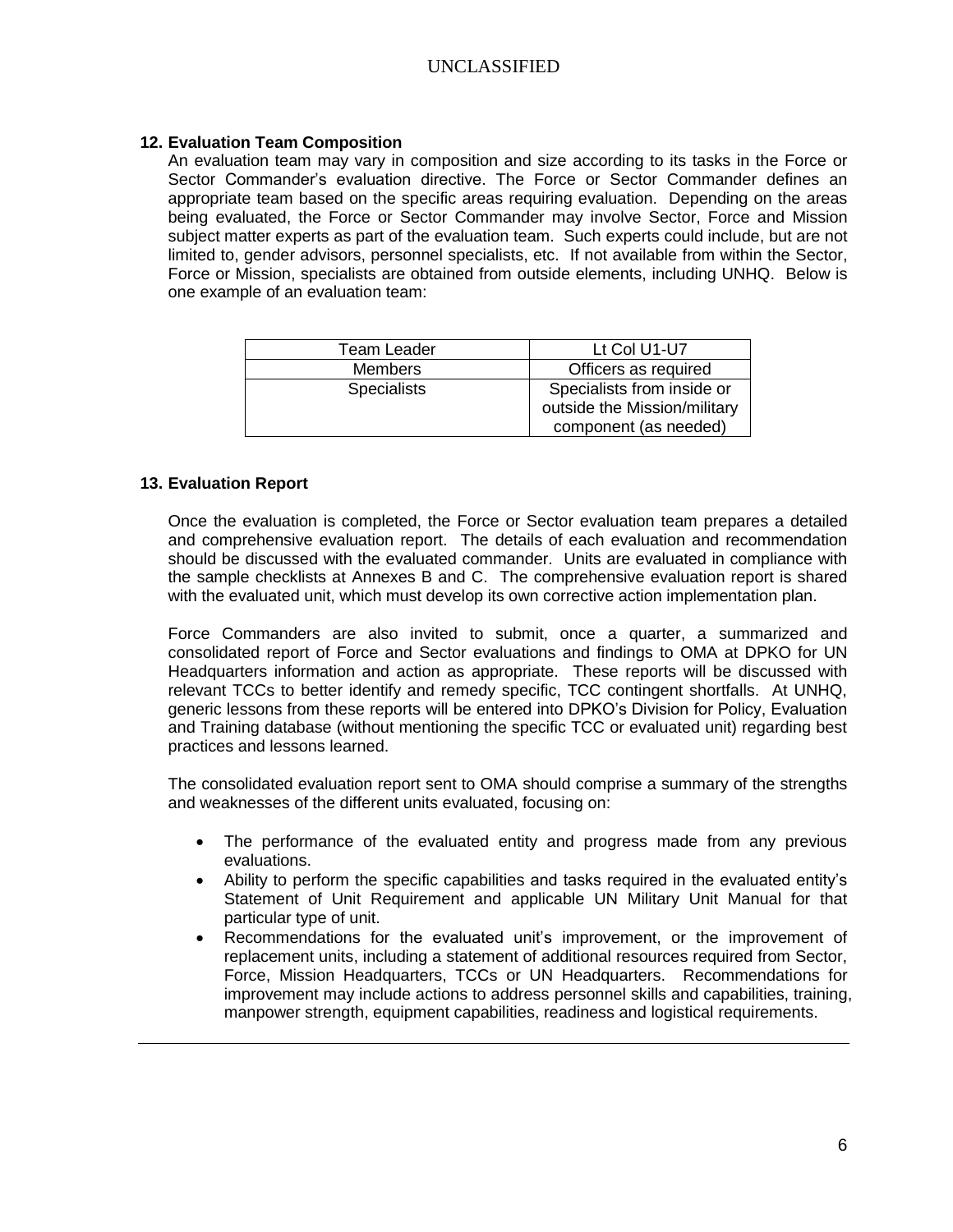#### **E. ROLES AND RESPONSIBILITIES**

- **14.** The Force Commander has the responsibility to ensure that all military component units are aware of this evaluation process.
- **15.** The Force Commander is also responsible for establishing, and adjusting as needed, the relevant Force performance evaluation measures.
- **16.** The evaluated unit is responsible for ensuring that recommendations for performance improvement provided in the evaluation report are implemented to the best of its ability, and progress reported to the Force Commander through the chain of command, in accordance with this SOP.
- **17.** Travel and subsistence costs for the evaluation team will be covered by the Force Headquarters budget.

#### **F. TERMS AND DEFINITIONS**

**Evaluation**: The structured process of examining activities, capabilities and performance against defined standards or criteria.

**Military Contribution**: Any given military individual or formed military contingent provided or identified for contribution to a UN peacekeeping operation.

#### **G. REFERENCES**

#### **Superior Reference**

DPKO-DFS, United Nations Peacekeeping: Principles and Guidelines (2008) ("Capstone Doctrine"). The UN Capstone Doctrine, along with other important UN policy documents including those below, is available at the following UN links:

"Policy and Practice Database," accessible only to UN staff on the UN network (including field Missions) at:

[http://ppdb.un.org/Nav%20Pages/PolicyFramework\\_Default.aspx](http://ppdb.un.org/Nav%20Pages/PolicyFramework_Default.aspx) and, "Resource Hub," recently developed for Member States to access UN documents including the Military Unit Manuals at: <http://research.un.org/en/peacekeeping-community>

**Related Policies and Manuals** (available at the links above)

- A. DPKO-DFS Force Headquarters Handbook (November 2014)
- B. DPKO-DFS Operational Readiness Assurance Guidelines (under development) (2015)
- C. DPKO-DFS Standard Operating Procedure on Evaluation of Force Headquarters in Peacekeeping Operations (under development) (2015)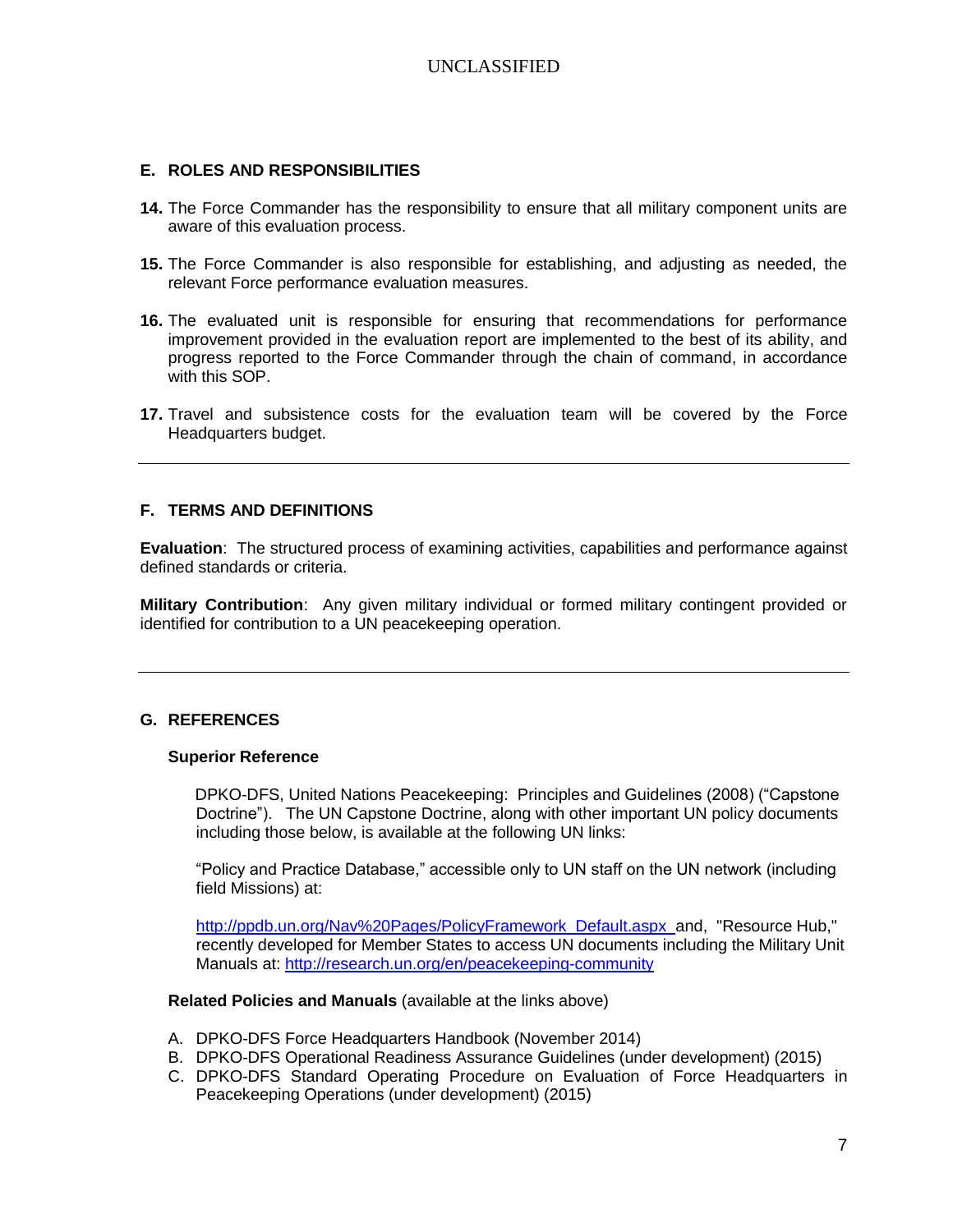- D. DPKO-DFS, United Nations Infantry Battalion Manual (August 2012)
- E. DPKO-DFS, United Nations Military Unit Manuals, (eleven volumes, 2015).

#### **H. MONITORING AND COMPLIANCE**

**18.** Implementation of this SOP is monitored by the Office of the Military Adviser, DPKO.

#### **I. CONTACT**

**19.** The contact for this SOP is DPKO/OMA/Policy and Doctrine Team at UNHQ New York.

#### **J. HISTORY**

**20.** This is the first version of this SOP, which is expected to be implemented by January 2016. This SOP will be considered for revision in January 2018.

Johns

Hervé Ladsous Under-Secretary-General **Department of Peacekeeping Operations** 

DATE OF APPROVAL:

8 2016

**Atul Khare** 

**Under-Secretary-General Department of Field Support** 

DATE OF APPROVAL: 14 | 1 | 2016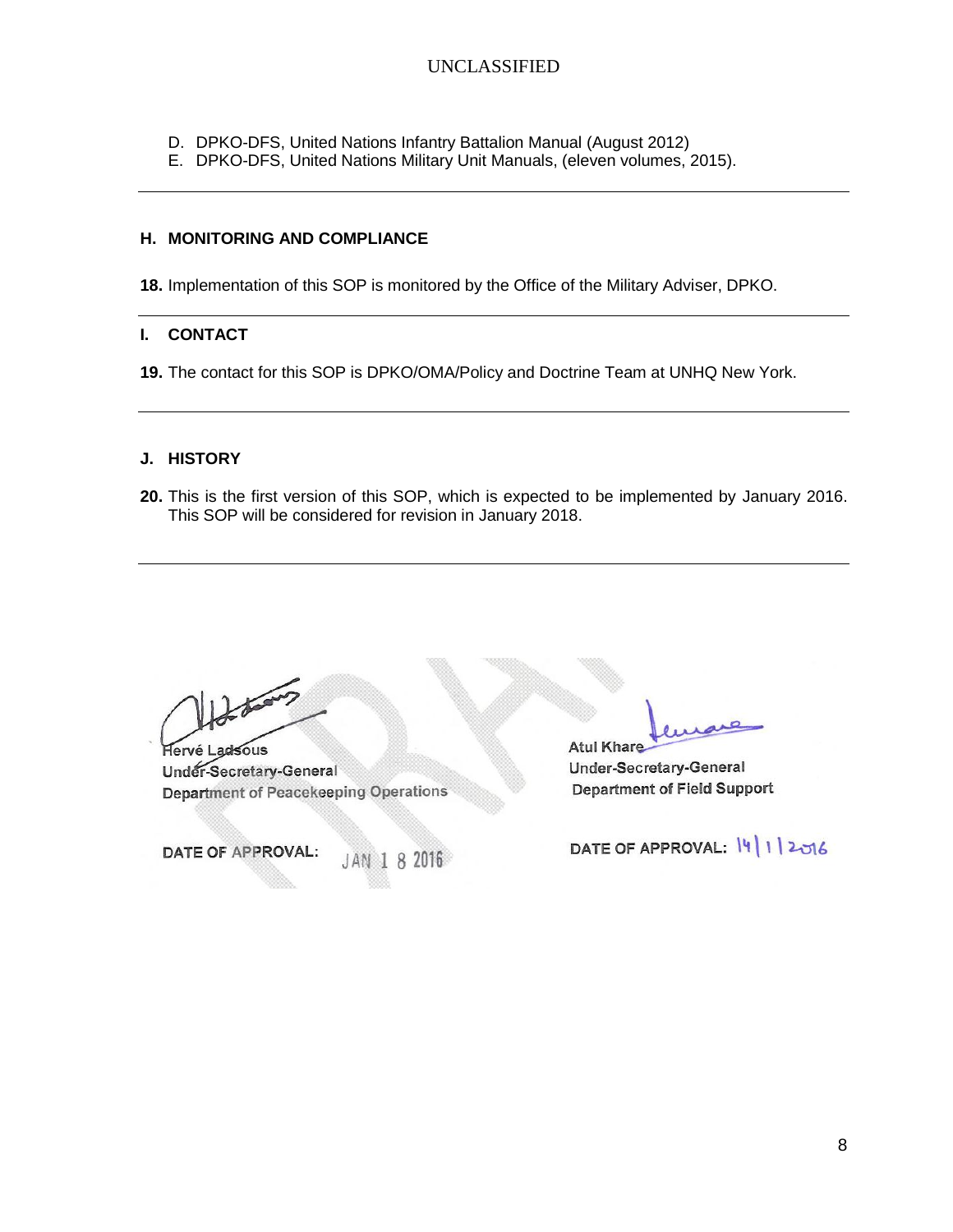# **Annex A**

# **Evaluation Process**

| <b>Timeframe</b>                                       | <b>Action</b>                                                                                                                                                                                                       | <b>Responsibility</b>                         |
|--------------------------------------------------------|---------------------------------------------------------------------------------------------------------------------------------------------------------------------------------------------------------------------|-----------------------------------------------|
| <b>During Contingent</b><br>Commanders<br>Conference   | Presentation of the FHQ evaluation cycle<br>$\bullet$<br>Presentation of procedures<br>$\bullet$                                                                                                                    | Force, Sector and<br>Contingent<br>Commanders |
| After the Contingent<br>Commanders<br>Conference       | • Draft schedule of evaluations circulated to the<br>subordinate military entities for adjustments                                                                                                                  | <b>FHQ</b>                                    |
| Before the primary<br>evaluation                       | • Subordinate<br>Commander's<br>military<br>unit<br>self-<br>evaluation report.                                                                                                                                     | Force, Sector and<br>Contingent<br>Commanders |
| Before any evaluation                                  | • A draft evaluation plan is developed                                                                                                                                                                              | <b>FHQ/FC</b><br><b>Evaluation Team</b>       |
| Before any evaluation                                  | The Force Commander signs the directive for<br>evaluation (includes the evaluation plan)                                                                                                                            | <b>FHQ/FC</b>                                 |
| Before the evaluation                                  | The evaluation team requests the list of documents<br>to be reviewed before the evaluation and starts all<br>practical arrangements for the evaluation visit with the<br>focal point in the entity being evaluated. | <b>Evaluation Team</b>                        |
| <b>EVALUATION</b>                                      | • During the visit, the evaluation team will follow<br>precisely the agreed plan. No changes should be<br>introduced unless mutually agreed by Force or Sector<br>HQ and the evaluated unit.                        | <b>Evaluation Team</b>                        |
| Upon completing<br>evaluation                          | Evaluation team leader briefs the evaluated entity<br>commander on the team's preliminary findings.                                                                                                                 | <b>Evaluation Team</b><br>Leader              |
| Two weeks after the<br>evaluation                      | The Evaluation Team produces a report<br>The report is shared with the evaluated entity<br>$\bullet$                                                                                                                | <b>Evaluation Team</b>                        |
| Two weeks after<br>receipt of the<br>evaluation report | Evaluated entity shares with Force or Sector HQ its<br>performance improvement implementation plan                                                                                                                  | Evaluated entity                              |
| Four times a year                                      | Subordinate entities update Force or Sector HQ on<br>progress made                                                                                                                                                  | Evaluated entity                              |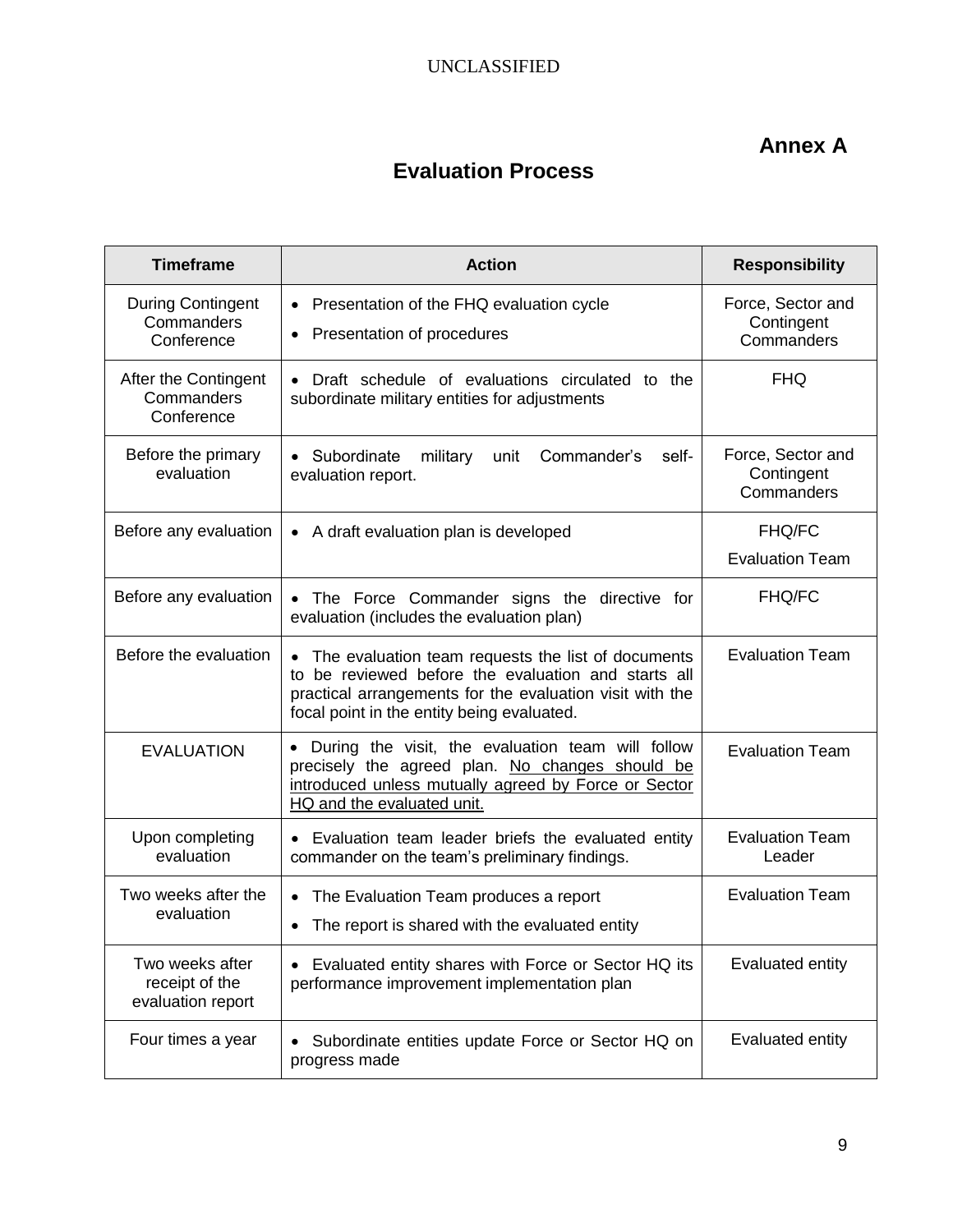# **Sector Headquarters Evaluation Checklist**

**This checklist is a generic sample developed for the evaluation of a Sector Headquarters. This checklist should be adjusted according to Force Commander's guidance. The Force Commander has full freedom to modify this checklist and develop a more quantified evaluation system. Sector Headquarters evaluations should be standardized at Force level.** 

**Values are: (UNSATISFACTORY) 1 2 3 4 5 (EXCELLENT)**

| Generic questions related to all Branches (U1-U9)                                                                             | <b>Circle the Value</b>       |
|-------------------------------------------------------------------------------------------------------------------------------|-------------------------------|
| Are all officers (Sector Cdr, Staff Officers (SO)) familiar with their<br>responsibilities?                                   | (UNSAT) 1 2 3 4 5 (Excellent) |
| Do SO have the required expertise to fulfill their postings?                                                                  | (UNSAT) 1 2 3 4 5 (Excellent) |
| Can the Sector Headquarters (SHQ) and Branches operate 24/7?                                                                  | (UNSAT) 1 2 3 4 5 (Excellent) |
| Is the required equipment (telephone, radio, network, computers, etc.) available<br>for the SO to effectively do his/her job? | (UNSAT) 1 2 3 4 5 (Excellent) |
| Is there a training program in the Branches for implementation of new guidance<br>or manuals?                                 | (UNSAT) 1 2 3 4 5 (Excellent) |
| How is the general flow of information in the various Branches?                                                               | (UNSAT) 1 2 3 4 5 (Excellent) |
| Does the facility rehearse actions in case of attack?                                                                         | (UNSAT) 1 2 3 4 5 (Excellent) |
| Is there a clear policy on how the staff should handle personal weapons?                                                      | (UNSAT) 1 2 3 4 5 (Excellent) |
| Is the evaluated facility well located and suitable to meet its mandated tasks?                                               | (UNSAT) 1 2 3 4 5 (Excellent) |
| Does the Branch follow an internal and external Sector HQ Battle Rhythm<br>(BR)?                                              | (UNSAT) 1 2 3 4 5 (Excellent) |
| Are BRs known and used by the staff?                                                                                          | (UNSAT) 1 2 3 4 5 (Excellent) |
| Is first aid training conducted and is the staff confident with it?                                                           | (UNSAT) 1 2 3 4 5 (Excellent) |
| Is refresher training for MEDEVAC conducted on a regular basis in the Branch?                                                 | (UNSAT) 1 2 3 4 5 (Excellent) |
| Have personnel had all the required medical procedure conducted before<br>deploying?                                          | (UNSAT) 1 2 3 4 5 (Excellent) |
| Are there any vacancies in the organization?                                                                                  | (UNSAT) 1 2 3 4 5 (Excellent) |
| Despite gaps, can the Branches continue doing their tasks?                                                                    | (UNSAT) 1 2 3 4 5 (Excellent) |
| Does the facility have classified areas for operational purpose?                                                              | (UNSAT) 1 2 3 4 5 (Excellent) |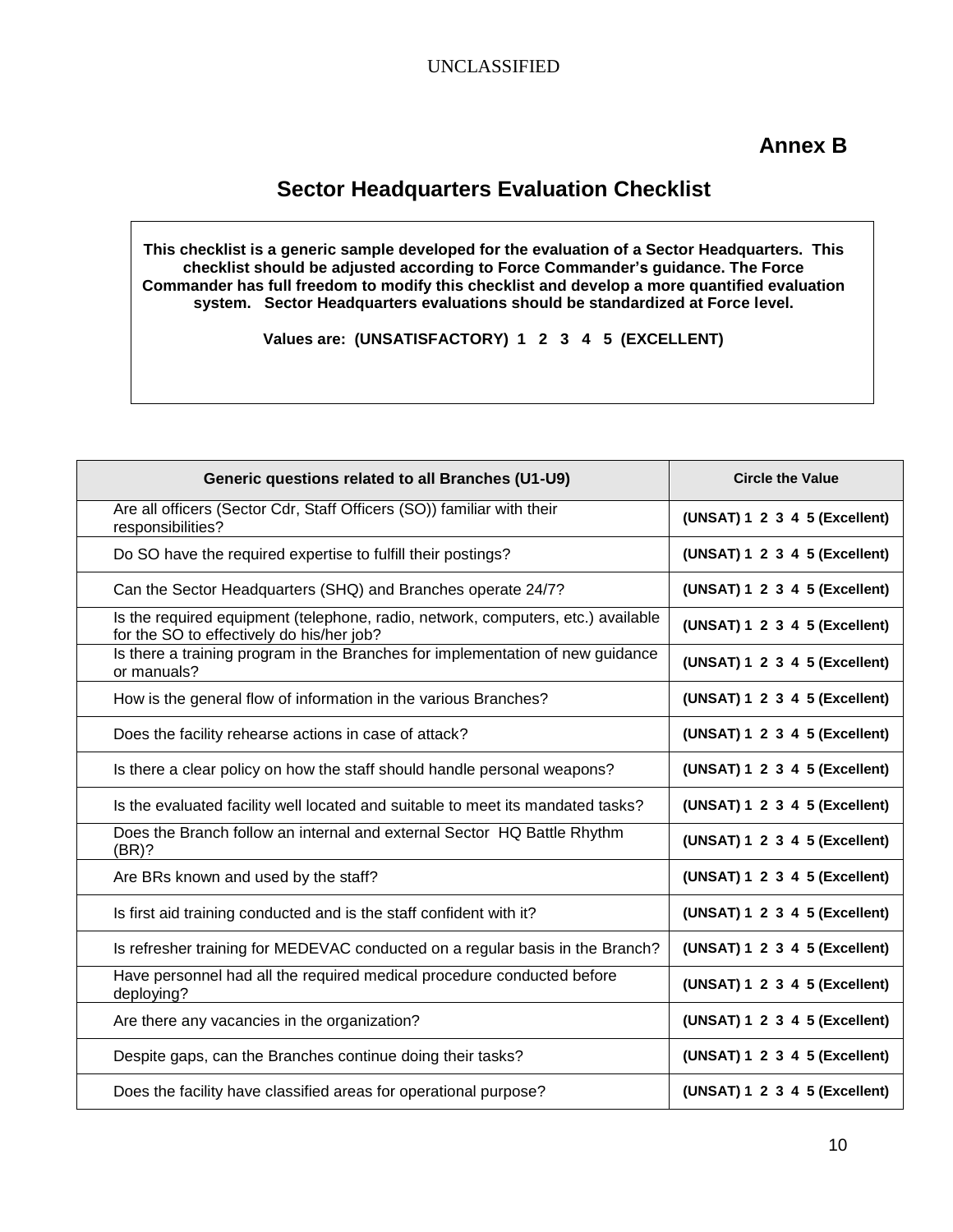| Personnel and Administration Staff Branch (U1)                                                                               | <b>Circle the Value</b>       |
|------------------------------------------------------------------------------------------------------------------------------|-------------------------------|
| Does the Branch have a clear picture of the strength status and structure of the<br>units deployed in the Sector?            | (UNSAT) 1 2 3 4 5 (Excellent) |
| Is the Branch planning and conducting arrangements as needed (medal<br>parade, handover, leave, etc.)?                       | (UNSAT) 1 2 3 4 5 (Excellent) |
| Does the Branch keep records of performance evaluation forms for Experts on<br>Mission (EOM) and SO?                         | (UNSAT) 1 2 3 4 5 (Excellent) |
| Is there an updated job description for each SO?                                                                             | (UNSAT) 1 2 3 4 5 (Excellent) |
| Is the Branch managing Sector welfare and recreation activities?                                                             | (UNSAT) 1 2 3 4 5 (Excellent) |
| Are SOPs developed for the administrative tasks within the Branch and<br>subordinate units?                                  | (UNSAT) 1 2 3 4 5 (Excellent) |
| Is training conducted on the various SOPs?                                                                                   | (UNSAT) 1 2 3 4 5 (Excellent) |
| Are reports and returns conducted according to the existing BR?                                                              | (UNSAT) 1 2 3 4 5 (Excellent) |
| Do reports and returns follow the format listed in the SOPs and/or UN manuals<br>and handbooks (U1-U9 or subordinate units)? | (UNSAT) 1 2 3 4 5 (Excellent) |
| Does the Branch act as the lead for implementing Screening and Human<br>Rights and Due Diligence Policy in the SHQ?          | (UNSAT) 1 2 3 4 5 (Excellent) |
| Summary of performance:                                                                                                      |                               |
|                                                                                                                              |                               |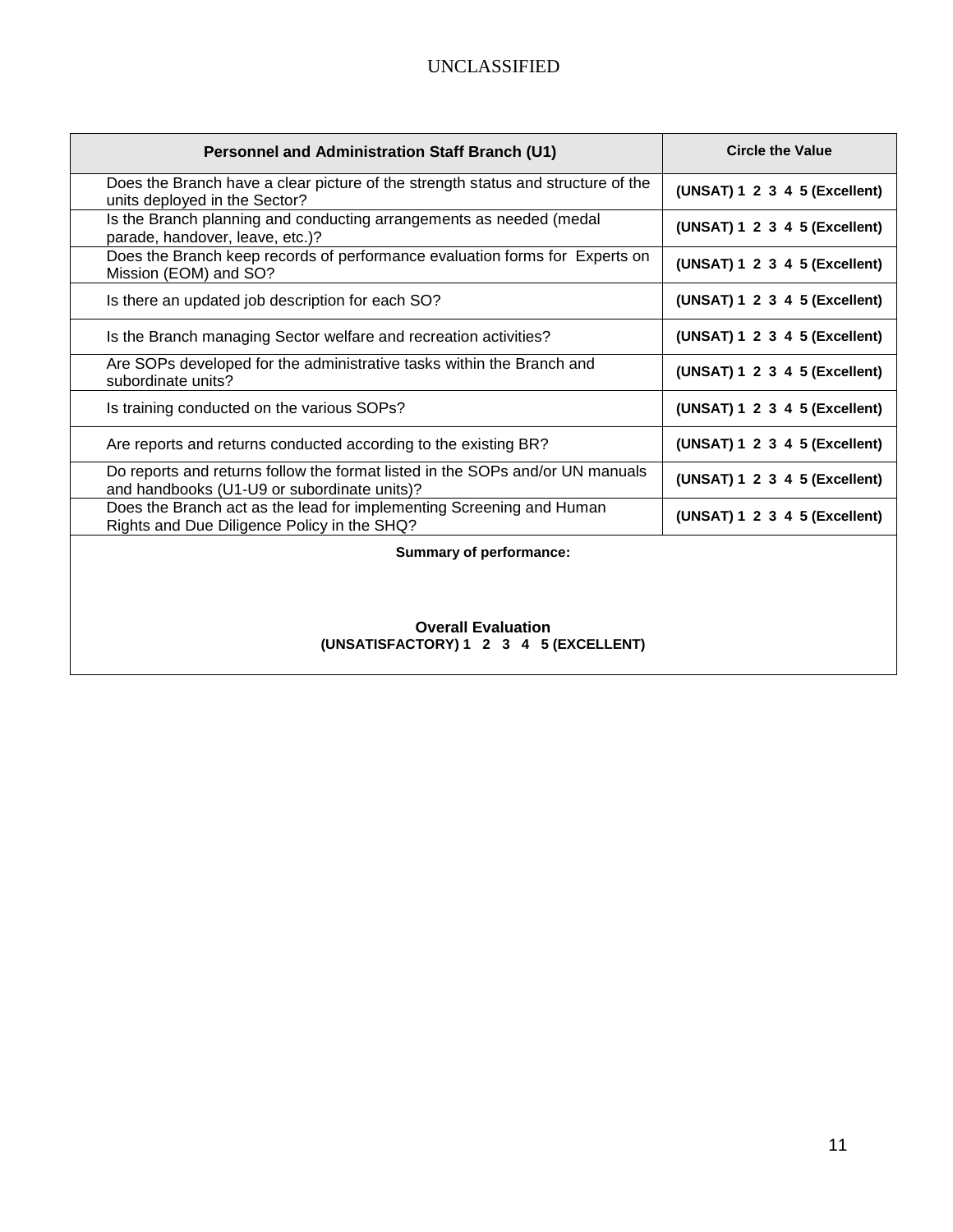| <b>Military Information Staff Branch (U2)</b>                                                                                                         | <b>Circle the Value</b>       |
|-------------------------------------------------------------------------------------------------------------------------------------------------------|-------------------------------|
| Does the Branch support the Commander with military intelligence (INTEL) for<br>achieving military objectives in the Sector/Force?                    | (UNSAT) 1 2 3 4 5 (Excellent) |
| Is the Branch providing INTEL to U3/U5 planning on time? [Crosscheck with<br>U3/U5.]                                                                  | (UNSAT) 1 2 3 4 5 (Excellent) |
| Is the Branch providing the required input to the Military Operations Centre in a<br>timely manner? [Crosscheck with the Military Operations Centre.] | (UNSAT) 1 2 3 4 5 (Excellent) |
| Is the Branch coordinating with the FHQ, JOC, JMAC and other integrated<br>Mission components?                                                        | (UNSAT) 1 2 3 4 5 (Excellent) |
| Is the commander's critical information request directing the INTEL cycle?                                                                            | (UNSAT) 1 2 3 4 5 (Excellent) |
| Does a sufficient collection plan exist?                                                                                                              | (UNSAT) 1 2 3 4 5 (Excellent) |
| Are Requests for Information used?                                                                                                                    | (UNSAT) 1 2 3 4 5 (Excellent) |
| Is there a plan for source utilization and management?                                                                                                | (UNSAT) 1 2 3 4 5 (Excellent) |
| Is the Branch maintaining an updated situational awareness?                                                                                           | (UNSAT) 1 2 3 4 5 (Excellent) |
| Are threat assessments conducted?                                                                                                                     | (UNSAT) 1 2 3 4 5 (Excellent) |
| Are SOPs developed for procedures regarding INTEL in the Branch, HQ and<br>within the Sector?                                                         | (UNSAT) 1 2 3 4 5 (Excellent) |
| Are the SOPs known by all SO in the Branch?                                                                                                           | (UNSAT) 1 2 3 4 5 (Excellent) |
| Is training on all SOPs conducted?                                                                                                                    | (UNSAT) 1 2 3 4 5 (Excellent) |
| Are reports and returns conducted according to the existing BRs and SOPs?                                                                             | (UNSAT) 1 2 3 4 5 (Excellent) |
| Do reports and returns follow the format listed in the SOPs and/or UN manuals<br>and handbooks?                                                       | (UNSAT) 1 2 3 4 5 (Excellent) |
| Is the collection plan updated as required?                                                                                                           | (UNSAT) 1 2 3 4 5 (Excellent) |
| Do subordinate units use the collection plan for their collection?                                                                                    | (UNSAT) 1 2 3 4 5 (Excellent) |
| Is the Branch coordinating INTEL collection in the Sector?                                                                                            | (UNSAT) 1 2 3 4 5 (Excellent) |
| Is coordination conducted with FHQ, neighboring entities and Missions?                                                                                | (UNSAT) 1 2 3 4 5 (Excellent) |
| Is the Branch doing forward-looking INTEL analysis?                                                                                                   | (UNSAT) 1 2 3 4 5 (Excellent) |
| Is the Branch coordinating INTEL with the Mission's human rights element?                                                                             | (UNSAT) 1 2 3 4 5 (Excellent) |
| <b>Summary of performance:</b>                                                                                                                        |                               |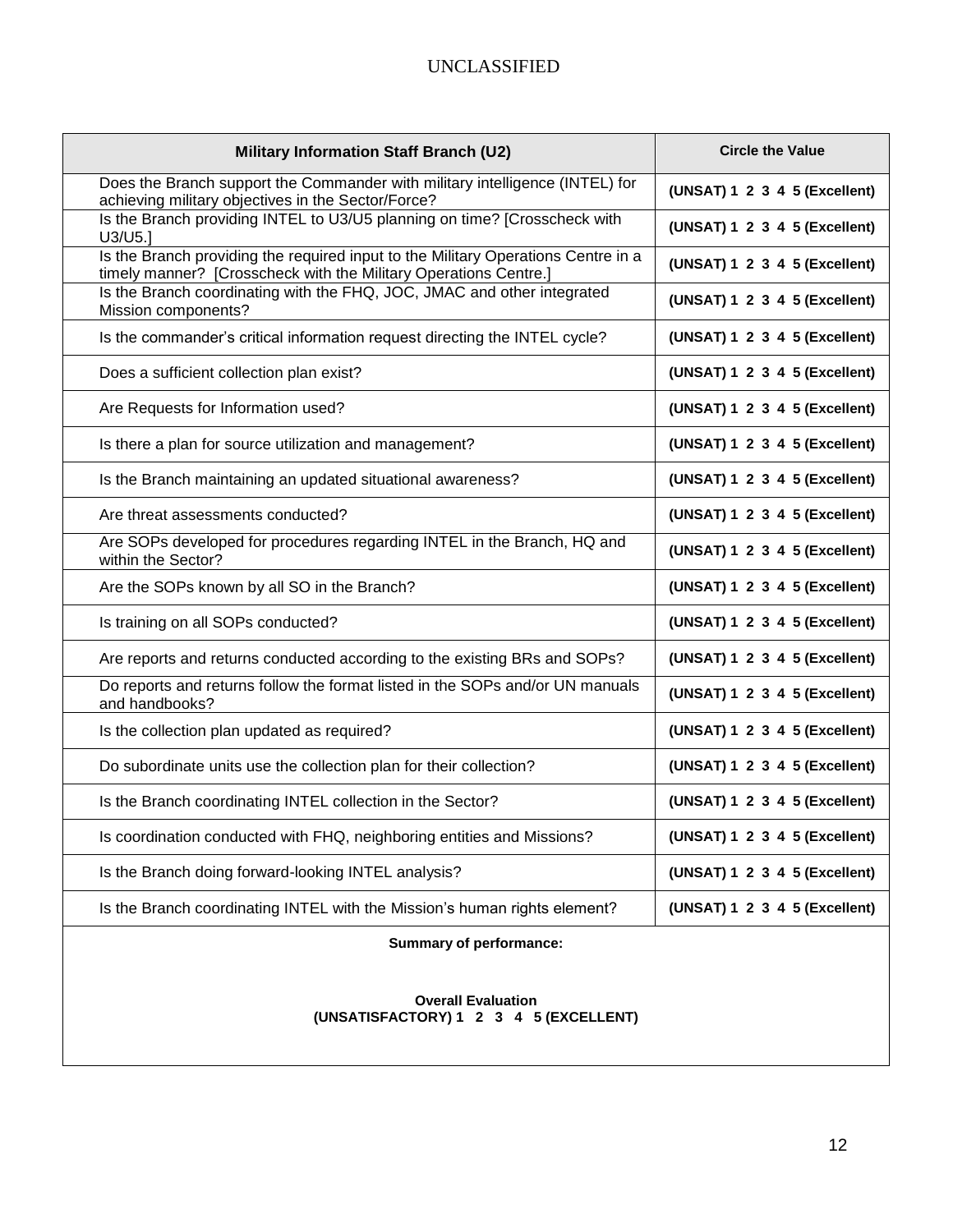| <b>Operations Staff Branch (U3)</b>                                                                | <b>Circle the Value</b>       |
|----------------------------------------------------------------------------------------------------|-------------------------------|
| Is the Branch providing the HQ with the required FRAGOs, Warning Orders<br>and CONPLANS?           | (UNSAT) 1 2 3 4 5 (Excellent) |
| Do the plans contain task organizations?                                                           | (UNSAT) 1 2 3 4 5 (Excellent) |
| How is the coordination with U2?                                                                   | (UNSAT) 1 2 3 4 5 (Excellent) |
| Does U3 have the overall view on existing operations and terrain<br>management?                    | (UNSAT) 1 2 3 4 5 (Excellent) |
| Has U3 developed a 24/7 capability for operating the Military Operations<br>Center?                | (UNSAT) 1 2 3 4 5 (Excellent) |
| Does the Branch maintain updated situational awareness and maps?                                   | (UNSAT) 1 2 3 4 5 (Excellent) |
| Is there a procedure for handing over plans from U5 to U3?                                         | (UNSAT) 1 2 3 4 5 (Excellent) |
| Are SOPs developed for procedures regarding operations in the Branch, the<br>HQ and in the Sector? | (UNSAT) 1 2 3 4 5 (Excellent) |
| Are the SOPs known by all SOs in the Branch?                                                       | (UNSAT) 1 2 3 4 5 (Excellent) |
| Is training conducted on the various SOPs?                                                         | (UNSAT) 1 2 3 4 5 (Excellent) |
| Are reports and returns conducted according to the existing BRs and SOPs?                          | (UNSAT) 1 2 3 4 5 (Excellent) |
| Do reports and returns follow the format listed in the SOPs and/or UN manuals<br>and handbooks?    | (UNSAT) 1 2 3 4 5 (Excellent) |
| Is there a plan for Protection of Civilians (POC)?                                                 | (UNSAT) 1 2 3 4 5 (Excellent) |
| Is the POC plan known by the SOs?                                                                  | (UNSAT) 1 2 3 4 5 (Excellent) |
| Is coordination conducted with FHQ, neighboring entities and Missions?                             | (UNSAT) 1 2 3 4 5 (Excellent) |
| Is the Branch doing forward-looking planning coordinated with U2 and U4?                           | (UNSAT) 1 2 3 4 5 (Excellent) |
| Is the Branch coordinating with the Mission's human rights element?                                | (UNSAT) 1 2 3 4 5 (Excellent) |
| <b>Summary of performance:</b>                                                                     |                               |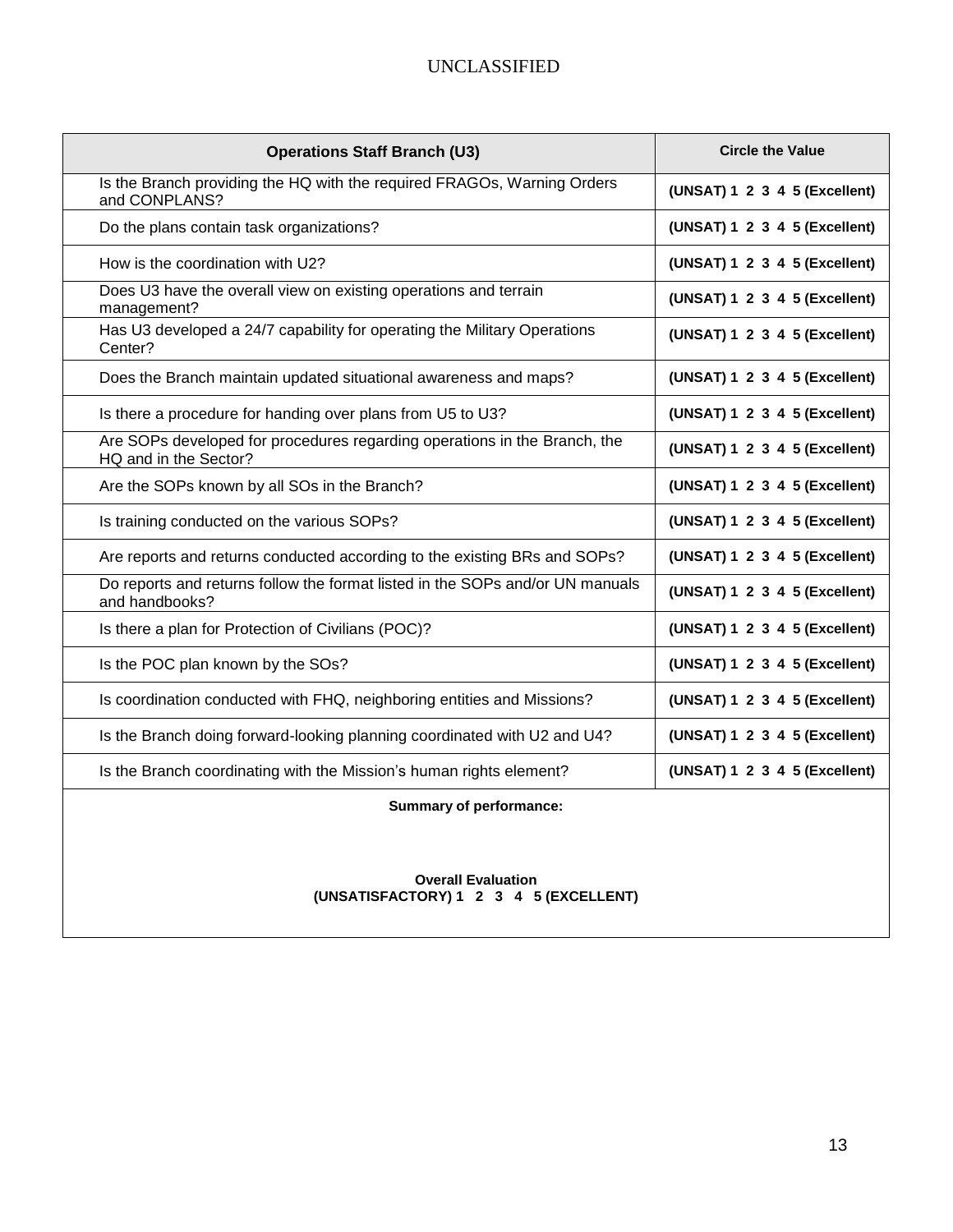| <b>Logistics Staff Branch (U4)</b>                                                                                                                               | <b>Circle the Value</b>       |
|------------------------------------------------------------------------------------------------------------------------------------------------------------------|-------------------------------|
| Is the Branch providing logistics support in cooperation with administration in<br>the FHQ?                                                                      | (UNSAT) 1 2 3 4 5 (Excellent) |
| Is the Branch capable of maintaining logistics support to the Sector during<br>crises?                                                                           | (UNSAT) 1 2 3 4 5 (Excellent) |
| How is the coordination with U2, U3 and U5?                                                                                                                      | (UNSAT) 1 2 3 4 5 (Excellent) |
| Does the Branch have the overall view on existing logistics operations and<br>terrain Management in the Sector?                                                  | (UNSAT) 1 2 3 4 5 (Excellent) |
| Is the Branch monitoring and synchronizing logistics support in coordination<br>with other entities such as Service Delivery Division, etc.?                     | (UNSAT) 1 2 3 4 5 (Excellent) |
| Is the Branch acting as the coordinating body between SHQ and the<br>contingents?                                                                                | (UNSAT) 1 2 3 4 5 (Excellent) |
| Does the Branch participate in planning operations and is it capable of<br>providing the required logistics advice?                                              | (UNSAT) 1 2 3 4 5 (Excellent) |
| Does the Branch have the manpower to support ongoing operations in the<br><b>Military Operations Center?</b>                                                     | (UNSAT) 1 2 3 4 5 (Excellent) |
| Is the Branch maintaining situational awareness for logistics and can it provide<br>a common logistics picture for the commander and Military Operations Center? | (UNSAT) 1 2 3 4 5 (Excellent) |
| Is there an overall plan for storage in the Sector?                                                                                                              | (UNSAT) 1 2 3 4 5 (Excellent) |
| Are SOPs developed for procedures regarding logistics operations in the<br>Branch, the HQ and in the Sector?                                                     | (UNSAT) 1 2 3 4 5 (Excellent) |
| Are the SOPs known by all SOs in the Branch?                                                                                                                     | (UNSAT) 1 2 3 4 5 (Excellent) |
| Is training conducted on the various SOPs?                                                                                                                       | (UNSAT) 1 2 3 4 5 (Excellent) |
| Are reports and returns conducted according to the existing BRs and SOPs?                                                                                        | (UNSAT) 1 2 3 4 5 (Excellent) |
| Do reports and returns follow the format listed in the SOPs and/or UN manuals<br>and handbooks?                                                                  | (UNSAT) 1 2 3 4 5 (Excellent) |
| Is there a plan for POC (how will logistics (LOG) support it)?                                                                                                   | (UNSAT) 1 2 3 4 5 (Excellent) |
| Is the plan known by the SOs?                                                                                                                                    | (UNSAT) 1 2 3 4 5 (Excellent) |
| Is there a plan developed for CIMIC and LOG support for it?                                                                                                      | (UNSAT) 1 2 3 4 5 (Excellent) |
| Are the staff members familiar with the LOG support plan for CIMIC?                                                                                              | (UNSAT) 1 2 3 4 5 (Excellent) |
| Is the Branch providing guidance on UN policy on environmental matters?                                                                                          | (UNSAT) 1 2 3 4 5 (Excellent) |
| Is coordination conducted with FHQ, neighboring entities and Missions?                                                                                           | (UNSAT) 1 2 3 4 5 (Excellent) |
| Is the Branch doing forward-looking planning coordinated with U2 and U3?                                                                                         | (UNSAT) 1 2 3 4 5 (Excellent) |
| <b>Summary of performance:</b>                                                                                                                                   |                               |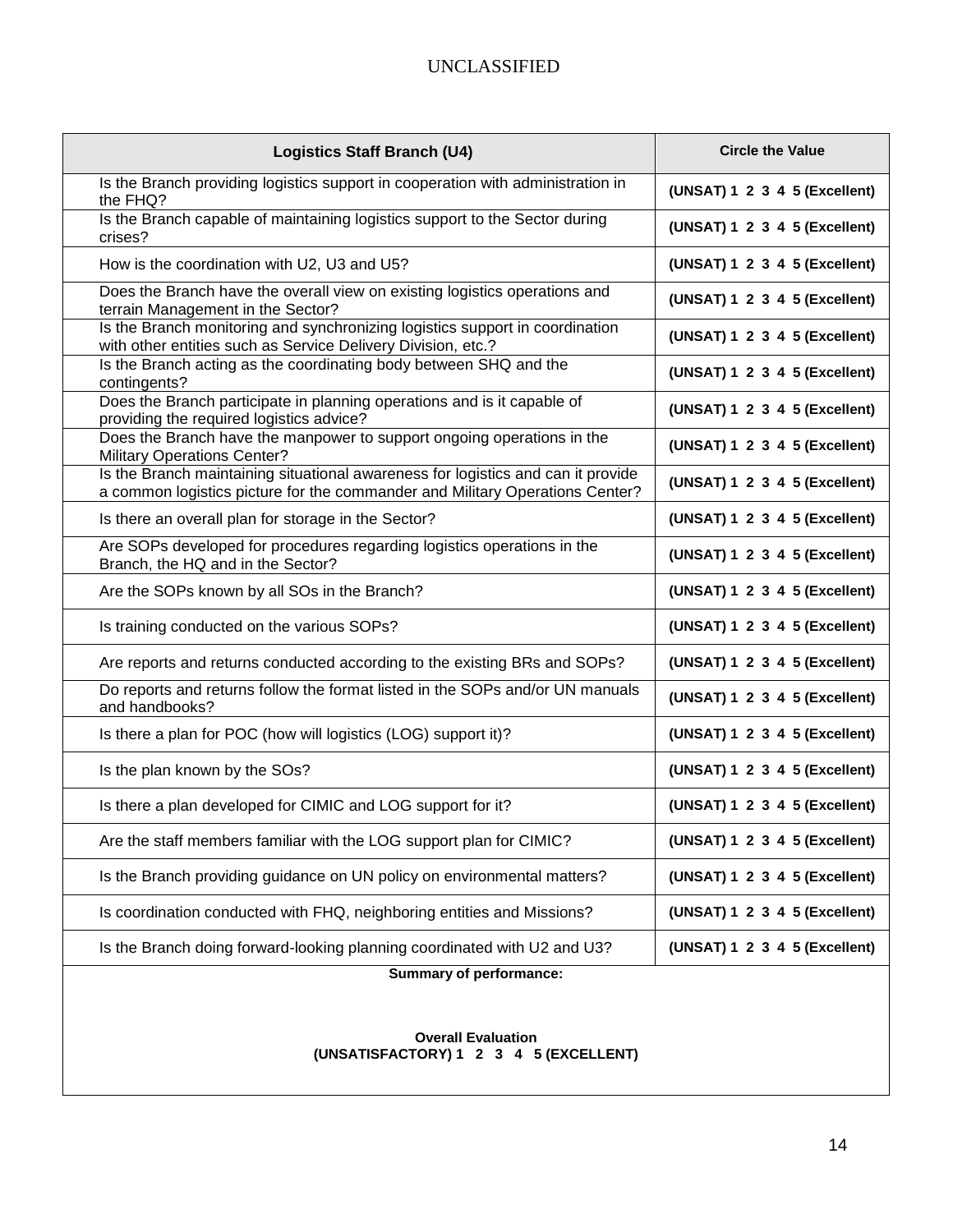| Plans and Policy Staff Branch (U5)                                                                                                                | <b>Circle the value</b>       |
|---------------------------------------------------------------------------------------------------------------------------------------------------|-------------------------------|
| Are timely and comprehensive plans being produced following an appropriate<br>planning process?                                                   | (UNSAT) 1 2 3 4 5 (Excellent) |
| Do the plans contain understandable task organizations?                                                                                           | (UNSAT) 1 2 3 4 5 (Excellent) |
| Are plans information-led in coordination with U2?                                                                                                | (UNSAT) 1 2 3 4 5 (Excellent) |
| Are plans fully integrated with other components of the Mission, including<br>Mission support and policy plans?                                   | (UNSAT) 1 2 3 4 5 (Excellent) |
| Does U5 assist U3 in their development of plans?                                                                                                  | (UNSAT) 1 2 3 4 5 (Excellent) |
| Does the Branch maintain the oversight of the entire planning process within<br>SHQ?                                                              | (UNSAT) 1 2 3 4 5 (Excellent) |
| Is the Branch maintaining an updated situational awareness on SHQ policy<br>issues?                                                               | (UNSAT) 1 2 3 4 5 (Excellent) |
| Is the Branch updating existing plans regularly following the changes in the<br>situation?                                                        | (UNSAT) 1 2 3 4 5 (Excellent) |
| Does the Branch advise the Sector-leadership on political-military issues?                                                                        | (UNSAT) 1 2 3 4 5 (Excellent) |
| When plans are developed does the Branch coordinate with other UN agencies<br>(FHQ, IOs, NGOs, Human Rights components, police component etc.)?   | (UNSAT) 1 2 3 4 5 (Excellent) |
| Are SOPs developed for procedures regarding operations in the Branch, the<br>HQ and within the Sector including coordination with sub-formations? | (UNSAT) 1 2 3 4 5 (Excellent) |
| Are the SOPs known by all SOs in the Branch?                                                                                                      | (UNSAT) 1 2 3 4 5 (Excellent) |
| Is training conducted on the various SOPs?                                                                                                        | (UNSAT) 1 2 3 4 5 (Excellent) |
| Are reports and returns conducted according to the existing BRs and SOPs?                                                                         | (UNSAT) 1 2 3 4 5 (Excellent) |
| Do reports and returns follow the format listed in the SOPs and/or UN manuals<br>and handbooks?                                                   | (UNSAT) 1 2 3 4 5 (Excellent) |
| Are plans suitable to support delivery of the mandated tasks?                                                                                     | (UNSAT) 1 2 3 4 5 (Excellent) |
| Is there a plan for LOG support to CIMIC?                                                                                                         | (UNSAT) 1 2 3 4 5 (Excellent) |
| Is the Branch doing forward-looking planning coordinated with U2, U4 and<br>keeping U3 updated?                                                   | (UNSAT) 1 2 3 4 5 (Excellent) |
| Is the Branch coordinating with U5 and in general with the FHQ?                                                                                   | (UNSAT) 1 2 3 4 5 (Excellent) |
| Summary of performance:                                                                                                                           |                               |
|                                                                                                                                                   |                               |
| <b>Overall Evaluation</b><br>(UNSATISFACTORY) 1 2 3 4 5 (EXCELLENT)                                                                               |                               |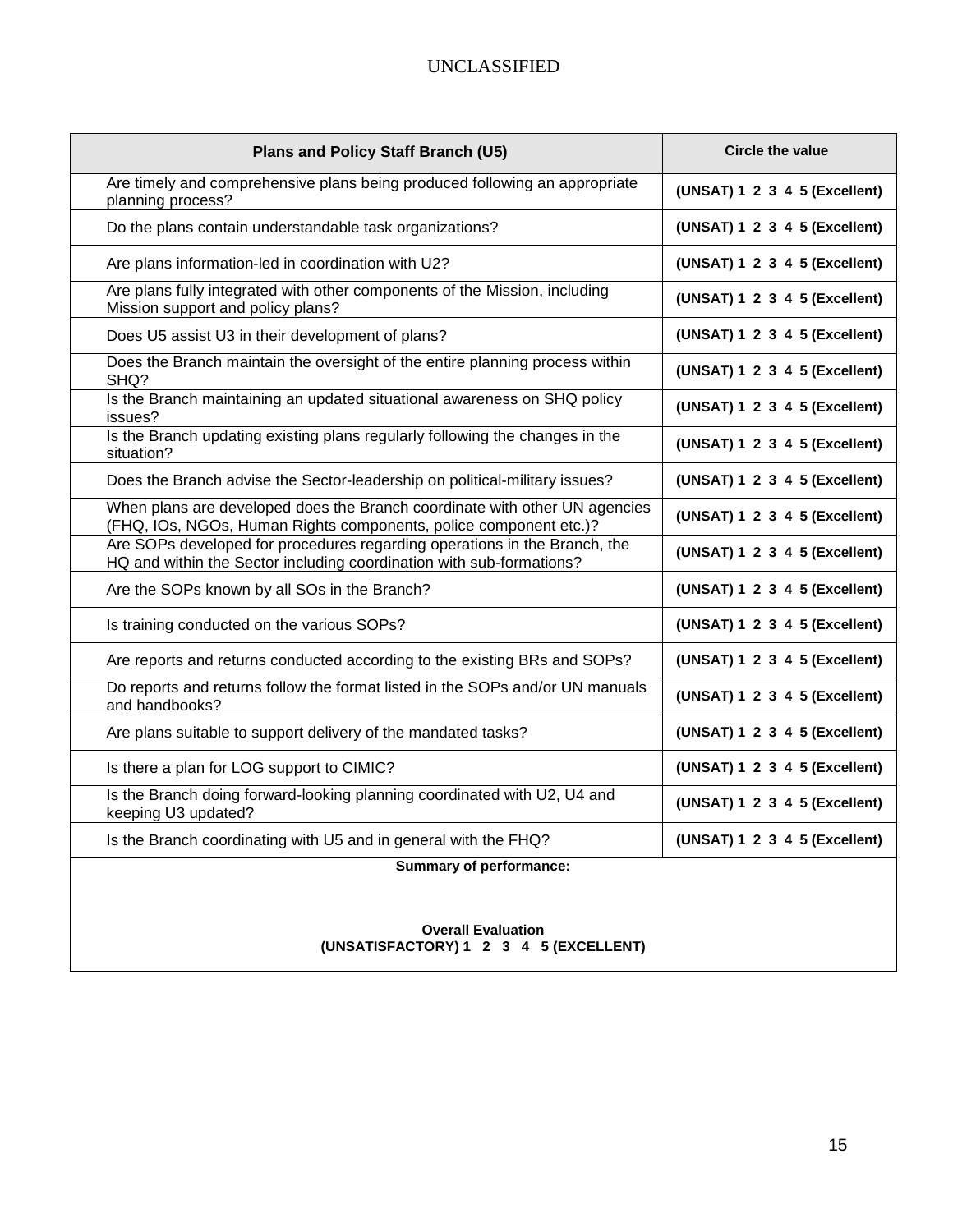| <b>Communications Staff Branch (U6)</b>                                                                                 | <b>Circle the value</b>       |
|-------------------------------------------------------------------------------------------------------------------------|-------------------------------|
| Is the Branch providing the HQ with required advice on communications and<br>IT?                                        | (UNSAT) 1 2 3 4 5 (Excellent) |
| Does the Branch provide policy and guidance for communications and IT<br>support?                                       | (UNSAT) 1 2 3 4 5 (Excellent) |
| Does U6 assist U5 or U3 in their development of plans?                                                                  | (UNSAT) 1 2 3 4 5 (Excellent) |
| Does the Branch maintain oversight of the entire communications system<br>deployed in the Sector?                       | (UNSAT) 1 2 3 4 5 (Excellent) |
| Is the Branch maintaining situational awareness on SHQ guidelines and<br>policies related to communications and IT?     | (UNSAT) 1 2 3 4 5 (Excellent) |
| Does the Branch have an overview of all subordinate military communications,<br>Information and Technology (CIT) units? | (UNSAT) 1 2 3 4 5 (Excellent) |
| Is the Branch ensuring data, information and communications security for the<br>SHQ and contingents?                    | (UNSAT) 1 2 3 4 5 (Excellent) |
| Are SOPs developed for procedures regarding communications in the Branch,<br>the HQ and in the Sector?                  | (UNSAT) 1 2 3 4 5 (Excellent) |
| Is there a plan for data management in the Sector and is it coordinated with<br>U2?                                     | (UNSAT) 1 2 3 4 5 (Excellent) |
| Are the SOPs known by all SOs in the Branch?                                                                            | (UNSAT) 1 2 3 4 5 (Excellent) |
| Is training conducted on the various SOPs?                                                                              | (UNSAT) 1 2 3 4 5 (Excellent) |
| Are reports and returns conducted according to the existing BRs and SOPs?                                               | (UNSAT) 1 2 3 4 5 (Excellent) |
| Do reports and returns follow the format listed in the SOPs and/or UN manuals<br>and handbooks?                         | (UNSAT) 1 2 3 4 5 (Excellent) |
| Is coordination conducted with neighboring entities?                                                                    | (UNSAT) 1 2 3 4 5 (Excellent) |
| Is the Branch doing forward-looking planning coordinated with U2, U4 and U5<br>and keeping U3 updated?                  | (UNSAT) 1 2 3 4 5 (Excellent) |
| Are there critical deficiencies in the communication equipment in the force?                                            | (UNSAT) 1 2 3 4 5 (Excellent) |
| <b>Summary of performance:</b>                                                                                          |                               |
|                                                                                                                         |                               |
|                                                                                                                         |                               |
| <b>Overall Evaluation</b>                                                                                               |                               |

**(UNSATISFACTORY) 1 2 3 4 5 (EXCELLENT)**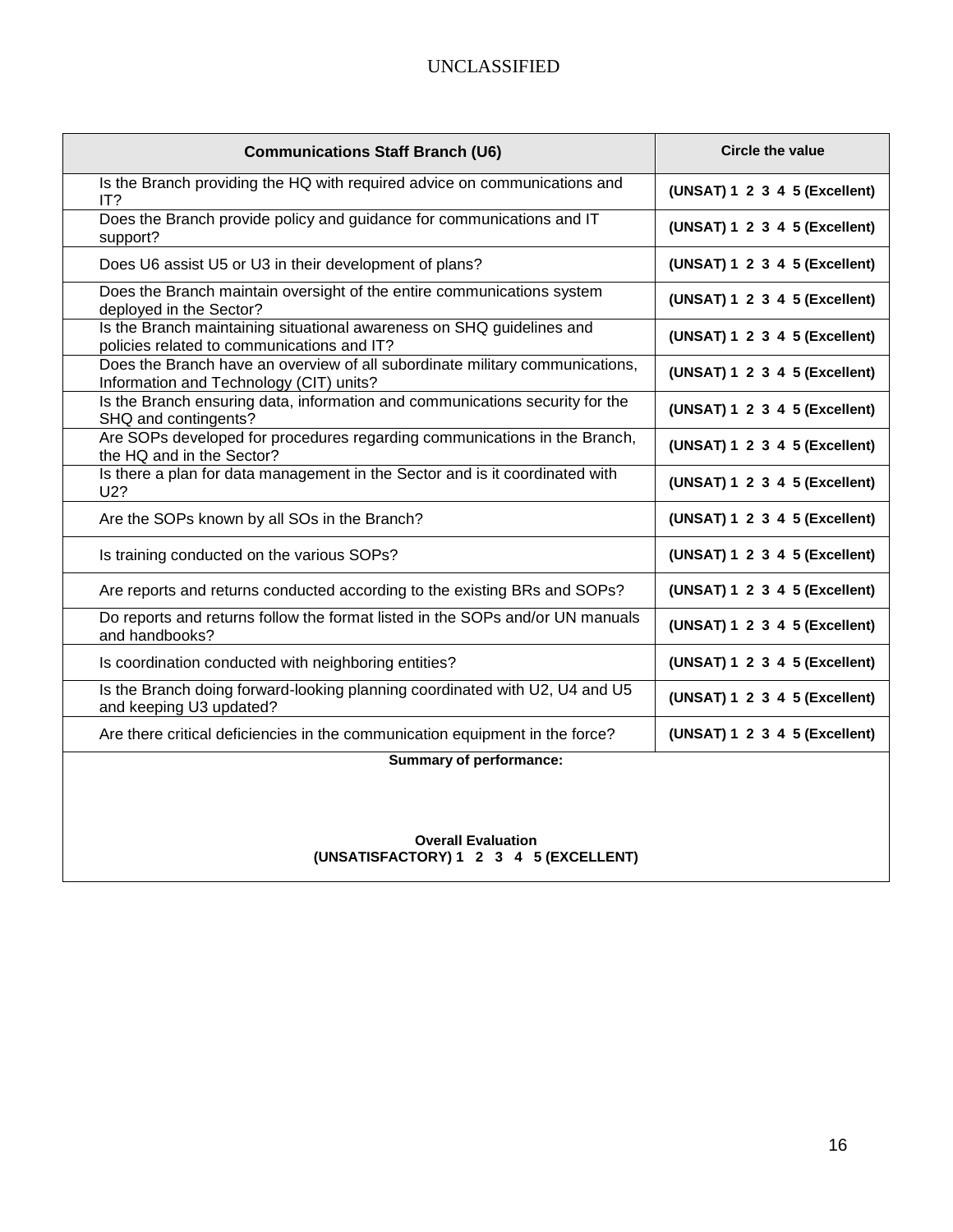| <b>Training Staff Branch (U7)</b>                                                                                                                 | <b>Circle the value</b>       |
|---------------------------------------------------------------------------------------------------------------------------------------------------|-------------------------------|
| Is the Branch providing the Sector with its annual training program?                                                                              | (UNSAT) 1 2 3 4 5 (Excellent) |
| Is U7 planning and coordinating troop exercises with the contingents?                                                                             | (UNSAT) 1 2 3 4 5 (Excellent) |
| Is the Branch identifying the needed training requirements based on mandate, the<br>situation and the training status of the units in the Sector? | (UNSAT) 1 2 3 4 5 (Excellent) |
| Is U7 providing the required guidance on training and is it reflecting the conditions and<br>standards of UN (FHQ Handbook, UNIBAM, UNMUM etc.)?  | (UNSAT) 1 2 3 4 5 (Excellent) |
| Is the Branch maintaining an updated situational awareness on required training<br>resources in the Sector?                                       | (UNSAT) 1 2 3 4 5 (Excellent) |
| Is there a training program for firefighting in the Sector?                                                                                       | (UNSAT) 1 2 3 4 5 (Excellent) |
| Does the Branch plan and conduct operational readiness confirmation and evaluations as<br>required?                                               | (UNSAT) 1 2 3 4 5 (Excellent) |
| Is the Branch ensuring that best practices are collected and shared in all areas of work?                                                         | (UNSAT) 1 2 3 4 5 (Excellent) |
| Are SOPs developed for procedures regarding training in the Branch, the HQ and in the<br>Sector?                                                  | (UNSAT) 1 2 3 4 5 (Excellent) |
| Are the SOPs known by all SOs in the Branch?                                                                                                      | (UNSAT) 1 2 3 4 5 (Excellent) |
| Is training conducted on the various SOPs?                                                                                                        | (UNSAT) 1 2 3 4 5 (Excellent) |
| Are reports and returns conducted according to the existing BRs and SOPs?                                                                         | (UNSAT) 1 2 3 4 5 (Excellent) |
| Do reports and returns follow the format listed in the SOPs and/or UN manuals and<br>handbooks?                                                   | (UNSAT) 1 2 3 4 5 (Excellent) |
| How is coordination conducted with neighboring entities and Missions?                                                                             | (UNSAT) 1 2 3 4 5 (Excellent) |
| Is the Branch conducting forward-looking planning, coordinated with U2, U4 and U5, and<br>keeping U3 updated in relation to training?             | (UNSAT) 1 2 3 4 5 (Excellent) |
| Is human right training being conducted?                                                                                                          | (UNSAT) 1 2 3 4 5 (Excellent) |
| <b>Summary of performance:</b>                                                                                                                    |                               |
|                                                                                                                                                   |                               |
|                                                                                                                                                   |                               |
| <b>Overall Evaluation</b>                                                                                                                         |                               |

**(UNSATISFACTORY) 1 2 3 4 5 (EXCELLENT)**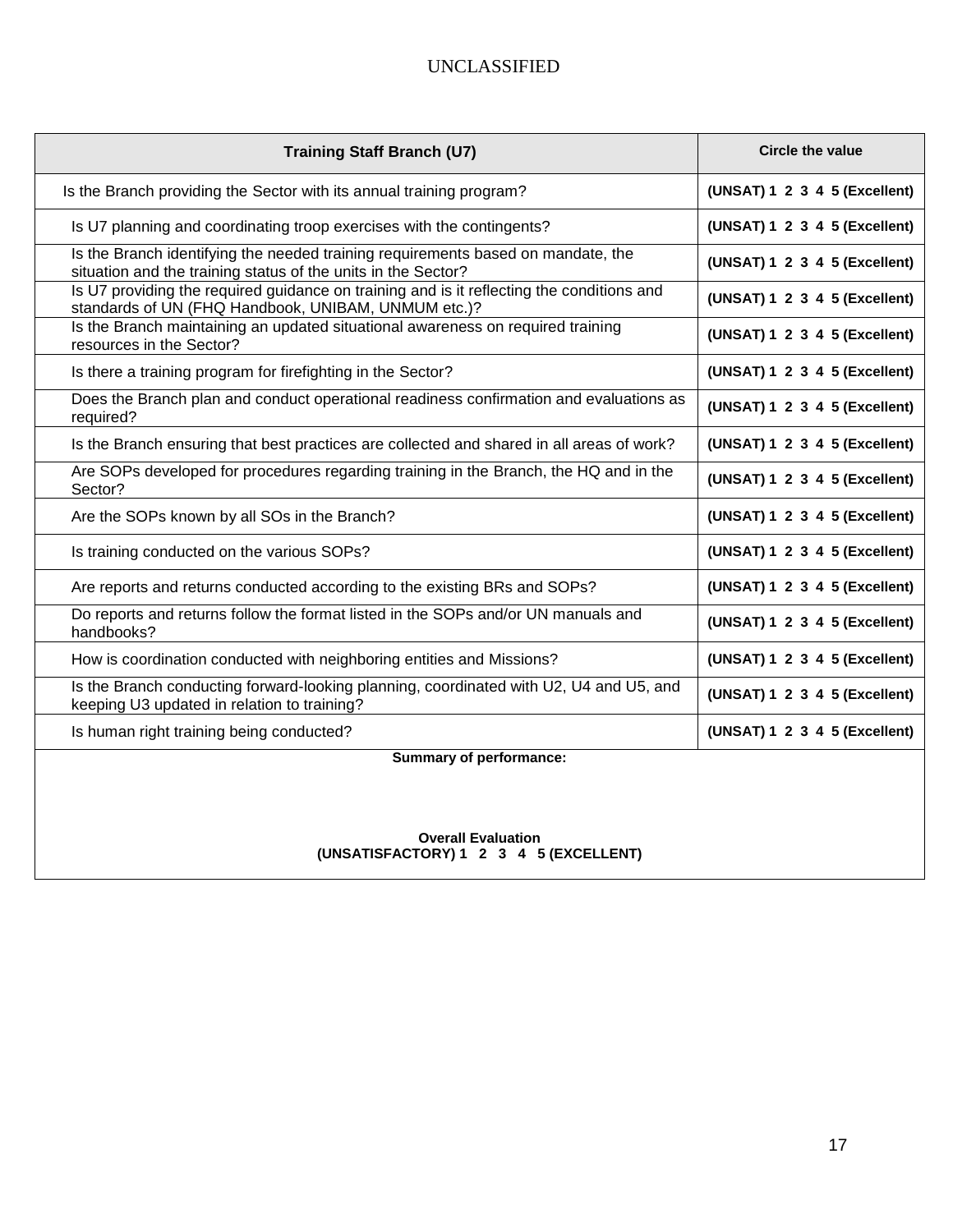| <b>Military Engineering Staff Branch (U8)</b>                                                                                                        | <b>Circle the value</b>       |
|------------------------------------------------------------------------------------------------------------------------------------------------------|-------------------------------|
| Is the Branch providing coordination and is it facilitating engineering (ENGR)<br>advice to the Sector Cdr and other entities in SHQ and the Sector? | (UNSAT) 1 2 3 4 5 (Excellent) |
| Is the Branch developing Sector ENGR support plans and programs?                                                                                     | (UNSAT) 1 2 3 4 5 (Excellent) |
| How is the coordination with U2, U3, U4 and U5?                                                                                                      | (UNSAT) 1 2 3 4 5 (Excellent) |
| Does the Branch have a common operational picture on mines, IEDs and<br>Explosives Remnants of War (ERW) in the AOR?                                 | (UNSAT) 1 2 3 4 5 (Excellent) |
| Does the Branch plan, coordinate, implement and monitor counter-IED, de-<br>mining and EOD tasks within the military force in the Sector?            | (UNSAT) 1 2 3 4 5 (Excellent) |
| Is the Branch monitoring and synchronizing ENGR support on a daily basis?                                                                            | (UNSAT) 1 2 3 4 5 (Excellent) |
| Is the Branch providing advice on chemical, biological radiological and nuclear<br>issues to the Sector Cdr?                                         | (UNSAT) 1 2 3 4 5 (Excellent) |
| Does the Branch participate in planning operations and is it capable of<br>providing the required ENGR advice?                                       | (UNSAT) 1 2 3 4 5 (Excellent) |
| Has the Branch developed a 24/7 capability for supporting operations in the<br><b>Military Operations Center?</b>                                    | (UNSAT) 1 2 3 4 5 (Excellent) |
| Is the Branch maintaining an updated ENGR situational awareness?                                                                                     | (UNSAT) 1 2 3 4 5 (Excellent) |
| Is the Branch conducting the required staff planning and supervision?                                                                                | (UNSAT) 1 2 3 4 5 (Excellent) |
| Are SOPs developed for procedures regarding ENGR operations in the Branch,<br>the HQ and in the force?                                               | (UNSAT) 1 2 3 4 5 (Excellent) |
| Are the SOPs known by all SOs in the Branch?                                                                                                         | (UNSAT) 1 2 3 4 5 (Excellent) |
| Is training conducted on the various SOPs?                                                                                                           | (UNSAT) 1 2 3 4 5 (Excellent) |
| Are reports and returns conducted according to the existing BRs and SOPs?                                                                            | (UNSAT) 1 2 3 4 5 (Excellent) |
| Do reports and returns follow the format listed in the SOPs and/or UN manuals<br>and handbooks?                                                      | (UNSAT) 1 2 3 4 5 (Excellent) |
| Is there a plan for POC and how will ENGR support the plan?                                                                                          | (UNSAT) 1 2 3 4 5 (Excellent) |
| Is the plan known by the SOs?                                                                                                                        | (UNSAT) 1 2 3 4 5 (Excellent) |
| Is the staff familiar with the ENGR plan for supporting CIMIC?                                                                                       | (UNSAT) 1 2 3 4 5 (Excellent) |
| Is the Branch providing guidance on UN policy on environmental matters?                                                                              | (UNSAT) 1 2 3 4 5 (Excellent) |
| Is coordination conducted with FHQ, neighboring entities and Missions?                                                                               | (UNSAT) 1 2 3 4 5 (Excellent) |
| Is the Branch doing forward-looking planning, coordinated with U2, U3, U4 and<br>keeping U5 updated?                                                 | (UNSAT) 1 2 3 4 5 (Excellent) |
| <b>Summary of performance:</b>                                                                                                                       |                               |
|                                                                                                                                                      |                               |
| <b>Overall Evaluation</b>                                                                                                                            |                               |

**(UNSATISFACTORY) 1 2 3 4 5 (EXCELLENT)**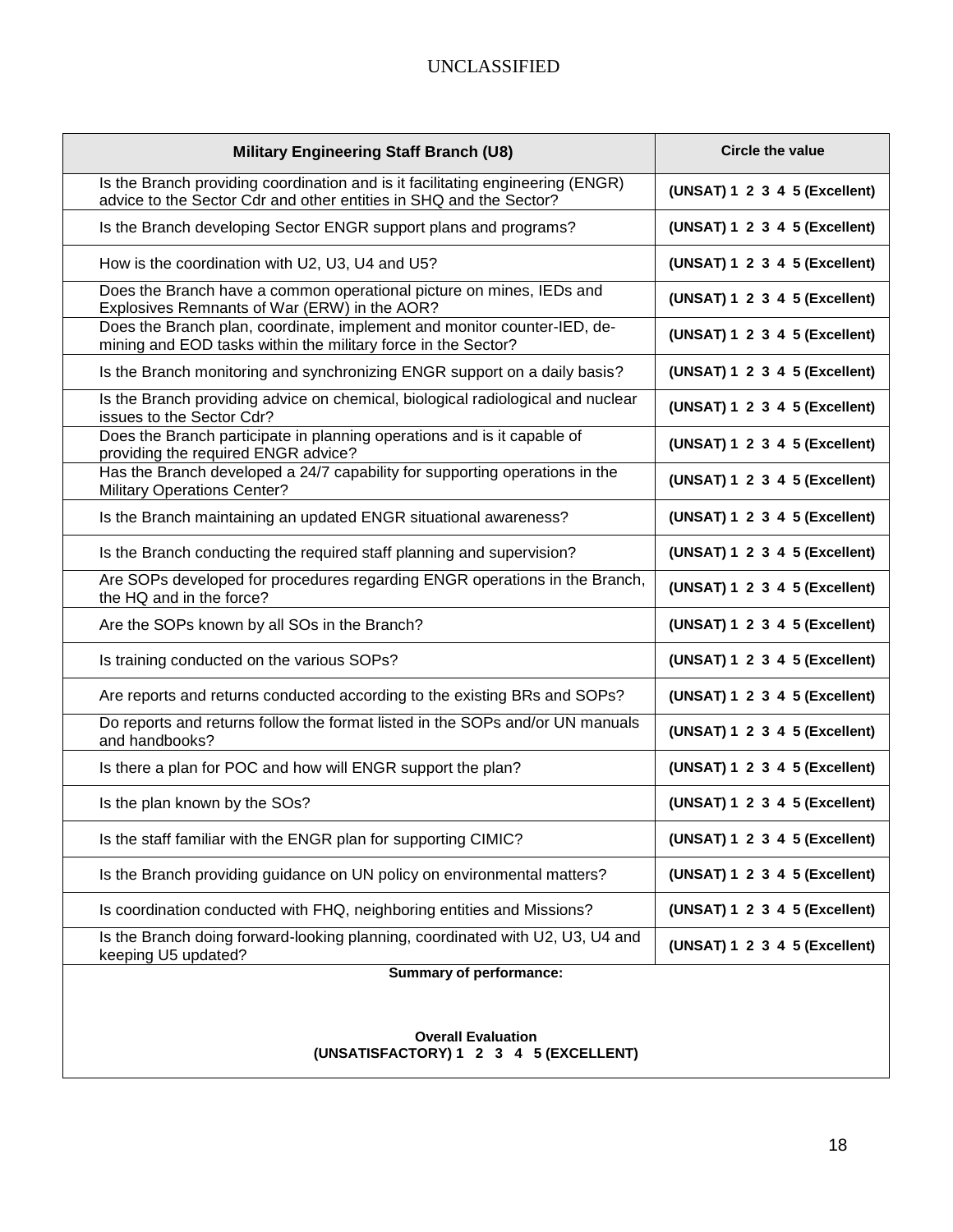| <b>CIMIC Staff Branch (U9)</b>                                                                                                                                  | <b>Circle the value</b>       |
|-----------------------------------------------------------------------------------------------------------------------------------------------------------------|-------------------------------|
| Is the Branch providing coordination on CIMIC matters with FHQ, other UN agencies,<br>NGOs and international organizations?                                     | (UNSAT) 1 2 3 4 5 (Excellent) |
| Is the Branch developing positive and continuous communication with the host nation in<br>order to provide support and goodwill to support military operations? | (UNSAT) 1 2 3 4 5 (Excellent) |
| Is information gained from civilians in the area coordinated with U2?                                                                                           | (UNSAT) 1 2 3 4 5 (Excellent) |
| Is the Branch providing guidance to FHQ on support for the civilian population?                                                                                 | (UNSAT) 1 2 3 4 5 (Excellent) |
| Is the Branch supporting U3 with information operations?                                                                                                        | (UNSAT) 1 2 3 4 5 (Excellent) |
| Is the Branch conducting the required staff planning and supervision?                                                                                           | (UNSAT) 1 2 3 4 5 (Excellent) |
| Is CIMIC part of the operational plan in FHQ?                                                                                                                   | (UNSAT) 1 2 3 4 5 (Excellent) |
| Is the SO in the Branch familiar with the plan?                                                                                                                 | (UNSAT) 1 2 3 4 5 (Excellent) |
| Is the Branch coordinating with humanitarian civil assistance and disaster relief?                                                                              | (UNSAT) 1 2 3 4 5 (Excellent) |
| Does the Branch participate in planning of operations and is it capable of providing the<br>needed CIMIC advice?                                                | (UNSAT) 1 2 3 4 5 (Excellent) |
| Has the Branch developed a 24/7 capability for supporting operations in the Military<br><b>Operations Center?</b>                                               | (UNSAT) 1 2 3 4 5 (Excellent) |
| Is the Branch acting as a Sector focal point for Quick Impact Projects?                                                                                         | (UNSAT) 1 2 3 4 5 (Excellent) |
| Are SOPs developed for procedures regarding logistics operations in the Branch, the HQ<br>and in the Force?                                                     | (UNSAT) 1 2 3 4 5 (Excellent) |
| Are the SOPs known by all SOs in the Branch?                                                                                                                    | (UNSAT) 1 2 3 4 5 (Excellent) |
| Is training conducted on the various SOPs?                                                                                                                      | (UNSAT) 1 2 3 4 5 (Excellent) |
| Are reports and returns conducted according to the existing BRs and SOPs?                                                                                       | (UNSAT) 1 2 3 4 5 (Excellent) |
| Do reports and returns follow the format listed in the SOPs and/or UN manuals and<br>handbooks?                                                                 | (UNSAT) 1 2 3 4 5 (Excellent) |
| Is the plan known by the SOs?                                                                                                                                   | (UNSAT) 1 2 3 4 5 (Excellent) |
| Is coordination conducted with FHQ, neighboring entities and Missions?                                                                                          | (UNSAT) 1 2 3 4 5 (Excellent) |
| Is the Branch doing forward-looking planning, coordinated with U2, U3, U4 and keeping<br>U5 updated?                                                            | (UNSAT) 1 2 3 4 5 (Excellent) |
| Summary of performance:                                                                                                                                         |                               |
|                                                                                                                                                                 |                               |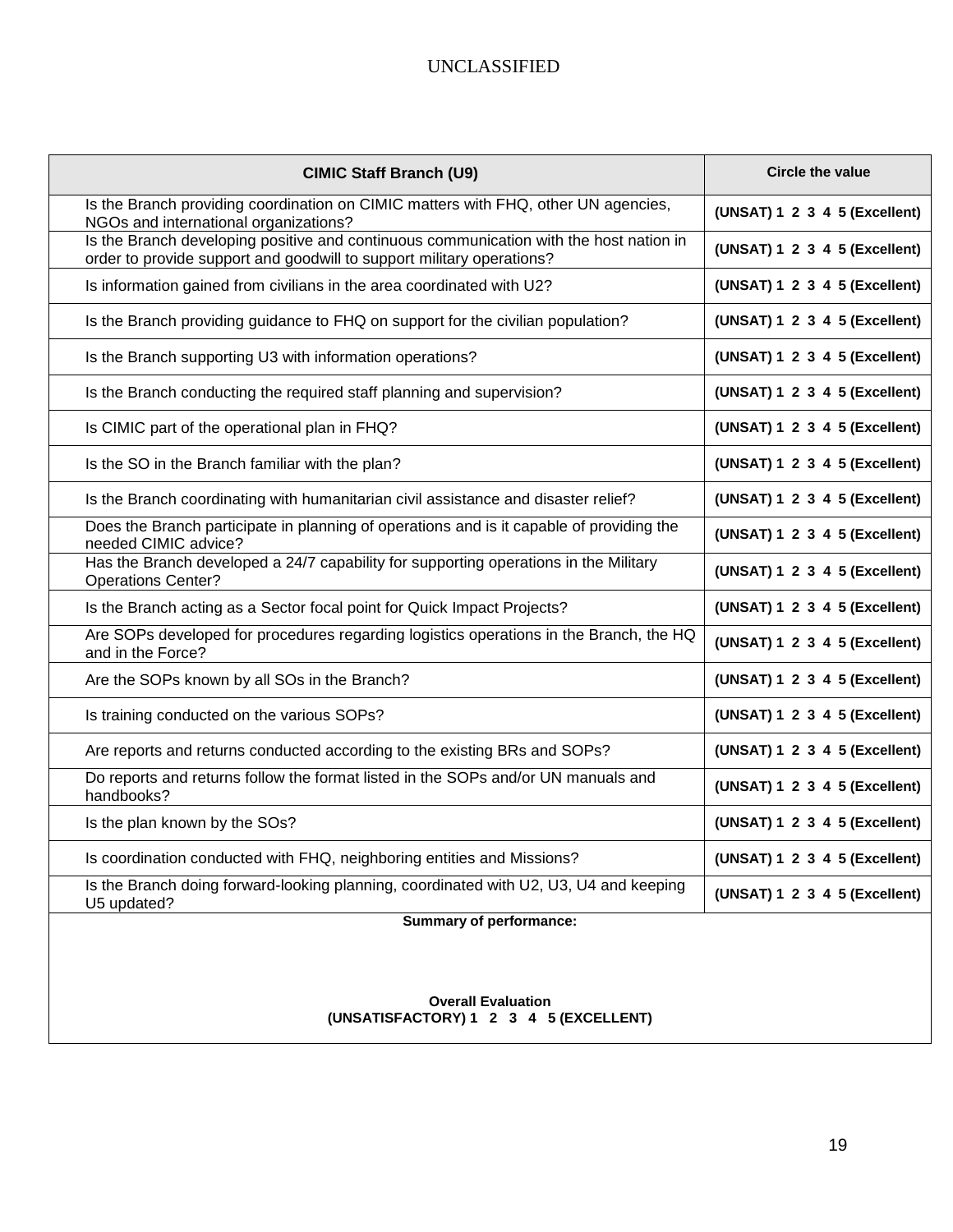# **Annex C**

# **Subordinate Unit Evaluation Checklist**

**This checklist is generic and is developed for the evaluation of subordinate units. It should be adjusted according to Force Commander guidance. For further guidance at company, platoon and team sight level, see the applicable UN Military Unit Manuals (UNMUM) (Special Forces, Aviation, Force Headquarters Support Company, Reconnaissance, Signals, Logistics, Military Police, Riverine, Engineers, Maritime and Transportation Units) Values are: (Unsatisfactory) 1 to 5 (Excellent)**

| Generic questions for all units                                                                                                                                          | <b>Circle the value</b>       |
|--------------------------------------------------------------------------------------------------------------------------------------------------------------------------|-------------------------------|
| Do officers, NCOs and soldiers have a good understating of their tasks and<br>responsibilities?                                                                          | (UNSAT) 1 2 3 4 5 (Excellent) |
| Are the "Rules of Engagement" known by all officers and soldiers?                                                                                                        | (UNSAT) 1 2 3 4 5 (Excellent) |
| Do the officers and NCOs understand the mandate of the Mission?                                                                                                          | (UNSAT) 1 2 3 4 5 (Excellent) |
| Do the officers and NCOs understand the commander's intent and their role?                                                                                               | (UNSAT) 1 2 3 4 5 (Excellent) |
| Can the unit and staff operate 24/7?                                                                                                                                     | (UNSAT) 1 2 3 4 5 (Excellent) |
| Is required equipment (telephone, radio, network, computers, maps,<br>ammunition, weapons, etc.) available for the SO and soldiers to effectively<br>conduct their jobs? | (UNSAT) 1 2 3 4 5 (Excellent) |
| Is there a training program for implementation of new guidance, manuals,<br>procedures and orders in the unit?                                                           | (UNSAT) 1 2 3 4 5 (Excellent) |
| How is the general flow of information in the unit?                                                                                                                      | (UNSAT) 1 2 3 4 5 (Excellent) |
| Does the facility rehearse its reaction in case of an attack?                                                                                                            | (UNSAT) 1 2 3 4 5 (Excellent) |
| Are there individual and collective training sessions on basic skills?                                                                                                   | (UNSAT) 1 2 3 4 5 (Excellent) |
| Are relevant shelters available, in good shape and properly equipped with<br>communications, water and food?                                                             | (UNSAT) 1 2 3 4 5 (Excellent) |
| Is there a clear understanding on how the staff and soldiers should handle<br>personal weapons?                                                                          | (UNSAT) 1 2 3 4 5 (Excellent) |
| Were the weapons test fired and zeroed?                                                                                                                                  | (UNSAT) 1 2 3 4 5 (Excellent) |
| Do officers and soldiers have awareness about asymmetric threats (including<br>IEDs) and the best ways to face them?                                                     | (UNSAT) 1 2 3 4 5 (Excellent) |
| Is first aid training conducted and is the staff soldier confident with it?                                                                                              | (UNSAT) 1 2 3 4 5 (Excellent) |
| Is refresher training for MEDEVAC conducted on a regular basis in all units?                                                                                             | (UNSAT) 1 2 3 4 5 (Excellent) |
| Have all personnel had the required medical procedures conducted before<br>deploying?                                                                                    | (UNSAT) 1 2 3 4 5 (Excellent) |
| Are there any vacancies in the organization?                                                                                                                             | (UNSAT) 1 2 3 4 5 (Excellent) |
| Is the unit doing forward-looking planning for potential situations?                                                                                                     | (UNSAT) 1 2 3 4 5 (Excellent) |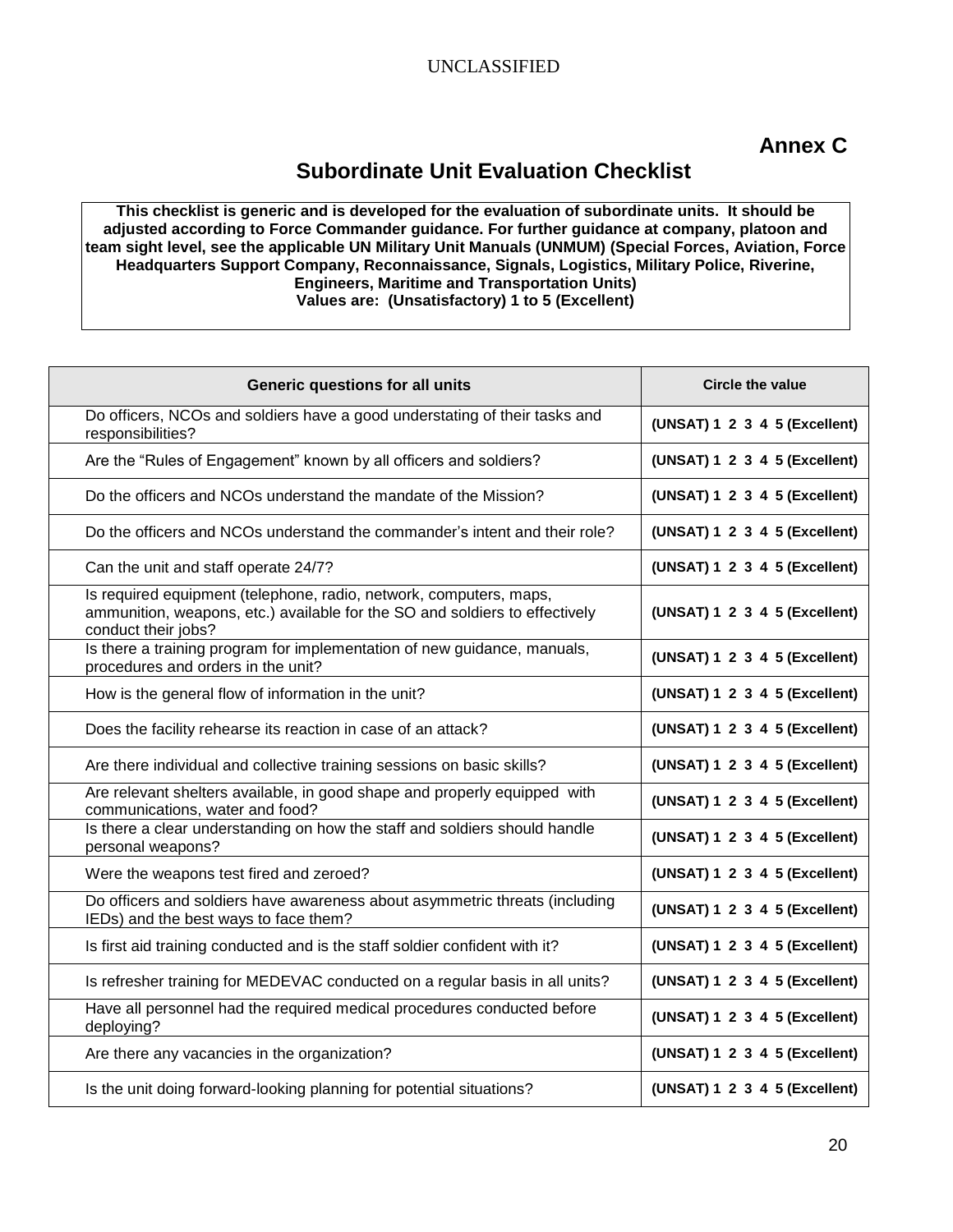| <b>Personnel</b>                                                                                                     | <b>Circle the value</b>       |
|----------------------------------------------------------------------------------------------------------------------|-------------------------------|
| Does the unit commander have a clear picture of the strength status (strength<br>reports) and structure of the unit? | (UNSAT) 1 2 3 4 5 (Excellent) |
| Is the unit reporting on critical human resources to the Sector Commander?                                           | (UNSAT) 1 2 3 4 5 (Excellent) |
| Does everyone have a ROE card?                                                                                       | (UNSAT) 1 2 3 4 5 (Excellent) |
| What is the general health status of the unit?                                                                       | (UNSAT) 1 2 3 4 5 (Excellent) |
| How is hygiene in the unit?                                                                                          | (UNSAT) 1 2 3 4 5 (Excellent) |
| Has the unit developed a management mechanism for welfare and recreation<br>activities?                              | (UNSAT) 1 2 3 4 5 (Excellent) |
| Are the UN Conduct and Discipline rules known by the officers and soldiers in<br>the unit?                           | (UNSAT) 1 2 3 4 5 (Excellent) |
| Are SOPs developed for the administrative tasks (leave, time off in camp) in the<br>unit?                            | (UNSAT) 1 2 3 4 5 (Excellent) |
| Are SOPs known by all personnel in the unit?                                                                         | (UNSAT) 1 2 3 4 5 (Excellent) |
| Is training conducted on the various SOPs?                                                                           | (UNSAT) 1 2 3 4 5 (Excellent) |
| Are reports and returns conducted according to the existing SOP/BR?                                                  | (UNSAT) 1 2 3 4 5 (Excellent) |
| Do reports and returns follow the format listed in the SOPs and/or UNIBAM, UN<br>manuals and handbooks?              | (UNSAT) 1 2 3 4 5 (Excellent) |
| <b>Summary of performance:</b>                                                                                       |                               |
|                                                                                                                      |                               |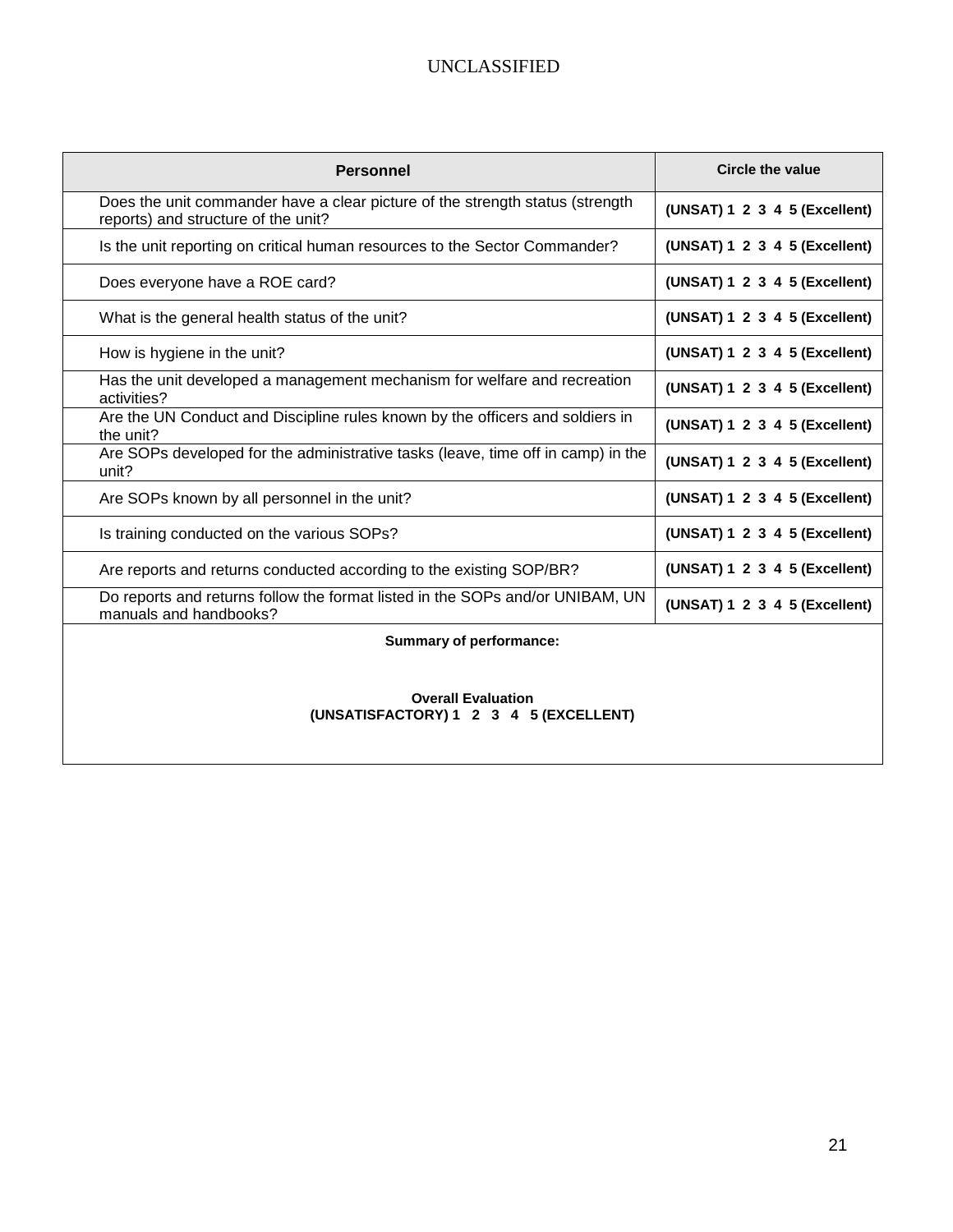| <b>Situational Awareness</b>                                                                                            | <b>Circle the value</b>       |
|-------------------------------------------------------------------------------------------------------------------------|-------------------------------|
| Does the unit support its action with military intelligence (INTEL) for achieving<br>the military objective in the AOR? | (UNSAT) 1 2 3 4 5 (Excellent) |
| Is the unit providing the required input to the subordinate unit in a timely<br>manner?                                 | (UNSAT) 1 2 3 4 5 (Excellent) |
| Is the unit coordinating with higher HQs and other integrated Mission<br>components?                                    | (UNSAT) 1 2 3 4 5 (Excellent) |
| Is the unit commander's critical information request directing the INTEL cycle?                                         | (UNSAT) 1 2 3 4 5 (Excellent) |
| Does a sufficient collection plan exist for the unit?                                                                   | (UNSAT) 1 2 3 4 5 (Excellent) |
| Is there a system for Requests for Information in the unit?                                                             | (UNSAT) 1 2 3 4 5 (Excellent) |
| Is there a plan for INTEL gathering in the unit?                                                                        | (UNSAT) 1 2 3 4 5 (Excellent) |
| Does INTEL have meetings with local leaders?                                                                            | (UNSAT) 1 2 3 4 5 (Excellent) |
| Is INTEL using community alert networks?                                                                                | (UNSAT) 1 2 3 4 5 (Excellent) |
| Is the unit using community liaison assistance?                                                                         | (UNSAT) 1 2 3 4 5 (Excellent) |
| Is the unit maintaining an updated situational awareness?                                                               | (UNSAT) 1 2 3 4 5 (Excellent) |
| Are maps updated and updates communicated to higher HQs?                                                                | (UNSAT) 1 2 3 4 5 (Excellent) |
| Are threat assessments conducted for the unit?                                                                          | (UNSAT) 1 2 3 4 5 (Excellent) |
| Are reports and returns conducted according to the existing SOPs?                                                       | (UNSAT) 1 2 3 4 5 (Excellent) |
| Do reports and returns follow the format listed in the SOPs and/or guidance<br>from higher HQ and UN handbooks?         | (UNSAT) 1 2 3 4 5 (Excellent) |
| Is coordination conducted with higher HQ and neighboring entities?                                                      | (UNSAT) 1 2 3 4 5 (Excellent) |
| Is the unit doing forward-looking INTEL analysis for the Sectors(s)?                                                    | (UNSAT) 1 2 3 4 5 (Excellent) |

**Summary of performance:**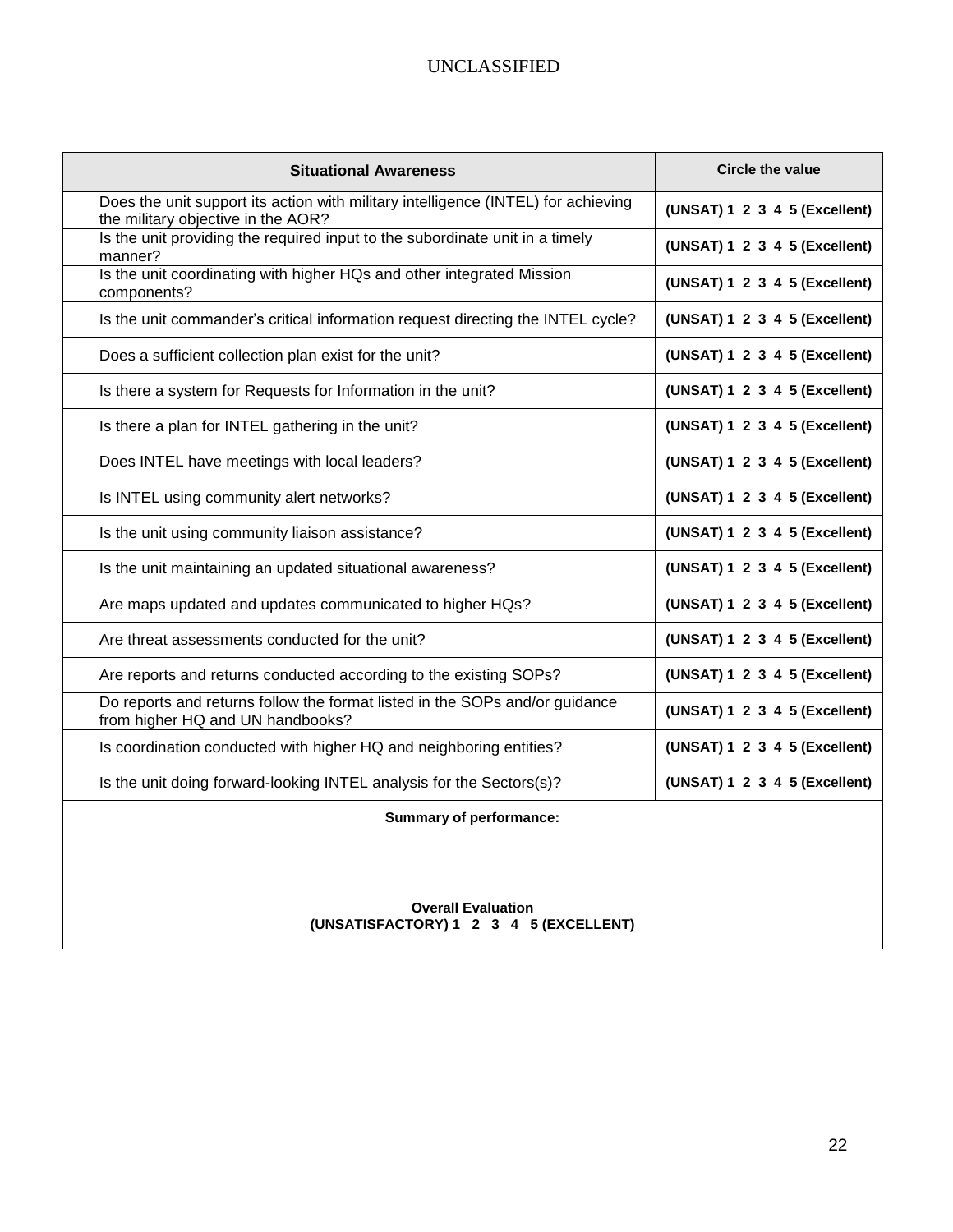| <b>Operations</b>                                                                                               | <b>Circle the value</b>       |
|-----------------------------------------------------------------------------------------------------------------|-------------------------------|
| Are CONPLANS present and updated?                                                                               | (UNSAT) 1 2 3 4 5 (Excellent) |
| Do plans contain a clear task organization?                                                                     | (UNSAT) 1 2 3 4 5 (Excellent) |
| Does the unit have the overall view on existing operations and terrain<br>management in their AOR?              | (UNSAT) 1 2 3 4 5 (Excellent) |
| Is there an updated map showing the situation in the respective AOR?                                            | (UNSAT) 1 2 3 4 5 (Excellent) |
| Are SOPs developed for procedures regarding operations in the units?                                            | (UNSAT) 1 2 3 4 5 (Excellent) |
| Are guard duties planned for 24/7 protection?                                                                   | (UNSAT) 1 2 3 4 5 (Excellent) |
| Are patrol plans for day and night operations?                                                                  | (UNSAT) 1 2 3 4 5 (Excellent) |
| Are SOPs known by all soldiers in the unit?                                                                     | (UNSAT) 1 2 3 4 5 (Excellent) |
| Is the Operations Room manned and are there the necessary watch keepers?                                        | (UNSAT) 1 2 3 4 5 (Excellent) |
| Are individual and collective training sessions regularly organized?                                            | (UNSAT) 1 2 3 4 5 (Excellent) |
| Are reports and returns conducted according to the existing SOPs?                                               | (UNSAT) 1 2 3 4 5 (Excellent) |
| Do reports and returns follow the format listed in the SOPs and/or guidance<br>from higher HQ and UN handbooks? | (UNSAT) 1 2 3 4 5 (Excellent) |
| Is there a plan available for POC in the AOR?                                                                   | (UNSAT) 1 2 3 4 5 (Excellent) |
| How is the coordination with other entities?                                                                    | (UNSAT) 1 2 3 4 5 (Excellent) |
| Is escort duty properly planned?                                                                                | (UNSAT) 1 2 3 4 5 (Excellent) |
| Is coordination with police and security conducted in the Sector?                                               | (UNSAT) 1 2 3 4 5 (Excellent) |
| Are plans available for CIMIC in the AOR?                                                                       | (UNSAT) 1 2 3 4 5 (Excellent) |
| Are these plans known by the staff and soldiers?                                                                | (UNSAT) 1 2 3 4 5 (Excellent) |
| Are plans rehearsed on a regular basis?                                                                         | (UNSAT) 1 2 3 4 5 (Excellent) |

**Summary of performance:**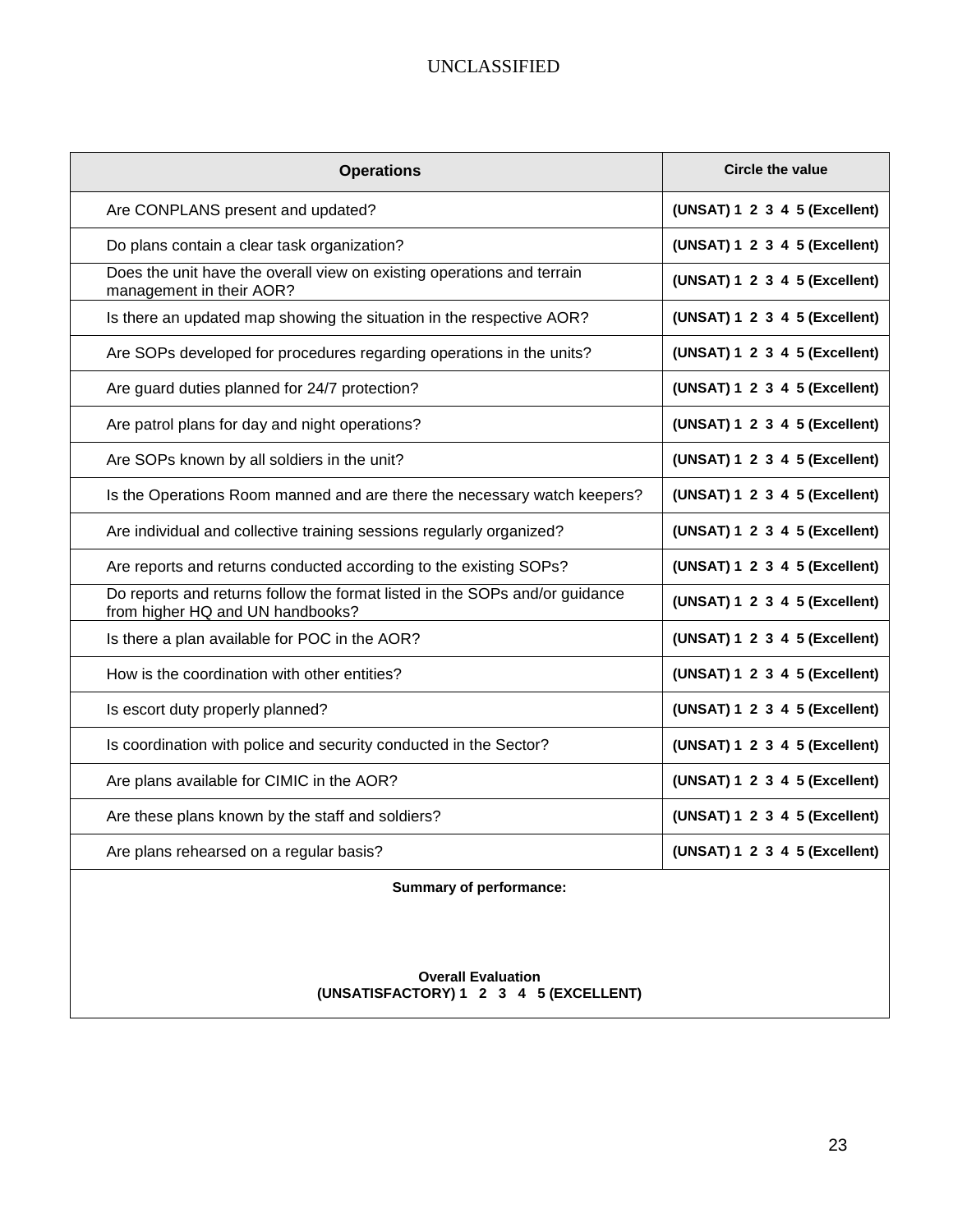| <b>Logistics</b>                                                                                                          | Circle the value              |
|---------------------------------------------------------------------------------------------------------------------------|-------------------------------|
| Is the unit providing coordination and is it facilitating logistics support in<br>cooperation with the higher HQ?         | (UNSAT) 1 2 3 4 5 (Excellent) |
| Is the unit capable of ensuring logistics support during crises?                                                          | (UNSAT) 1 2 3 4 5 (Excellent) |
| Do the soldiers have their personal ammunition as required in the SOP?                                                    | (UNSAT) 1 2 3 4 5 (Excellent) |
| Is the section, platoon and coy ammunition preset as required in SOP?                                                     | (UNSAT) 1 2 3 4 5 (Excellent) |
| Are the needed facilities present to hold the unit's ammunition?                                                          | (UNSAT) 1 2 3 4 5 (Excellent) |
| Do ammunition storage facilities follow the required standards?                                                           | (UNSAT) 1 2 3 4 5 (Excellent) |
| Does the unit participate in planning operations and is it capable of providing<br>the required logistics advice?         | (UNSAT) 1 2 3 4 5 (Excellent) |
| Does the unit have sufficient staffing to support ongoing operations?                                                     | (UNSAT) 1 2 3 4 5 (Excellent) |
| Is the Branch maintaining situational awareness for logistics in the unit?                                                | (UNSAT) 1 2 3 4 5 (Excellent) |
| Is there an overall plan for storage in the unit?                                                                         | (UNSAT) 1 2 3 4 5 (Excellent) |
| Are SOPs developed for procedures regarding logistics?                                                                    | (UNSAT) 1 2 3 4 5 (Excellent) |
| Are the SOPs known by all soldiers in logistics?                                                                          | (UNSAT) 1 2 3 4 5 (Excellent) |
| Has the unit developed maintenance plans for equipment?                                                                   | (UNSAT) 1 2 3 4 5 (Excellent) |
| Is the plan known by the staff and soldiers in the unit?                                                                  | (UNSAT) 1 2 3 4 5 (Excellent) |
| Is the unit providing maintenance and repair for all weapons, equipment and<br>vehicles? What is the serviceability rate? | (UNSAT) 1 2 3 4 5 (Excellent) |
| Is the unit aware of the UN policy on environmental matters?                                                              | (UNSAT) 1 2 3 4 5 (Excellent) |
| Are there sufficient cooking facilities?                                                                                  | (UNSAT) 1 2 3 4 5 (Excellent) |
| Are there the needed water purification stations/treatments plants?                                                       | (UNSAT) 1 2 3 4 5 (Excellent) |
| Are tents or hard-walled accommodations sufficient?                                                                       | (UNSAT) 1 2 3 4 5 (Excellent) |
| Is the unit doing forward-looking planning?                                                                               | (UNSAT) 1 2 3 4 5 (Excellent) |
| <b>Summary of performance:</b>                                                                                            |                               |